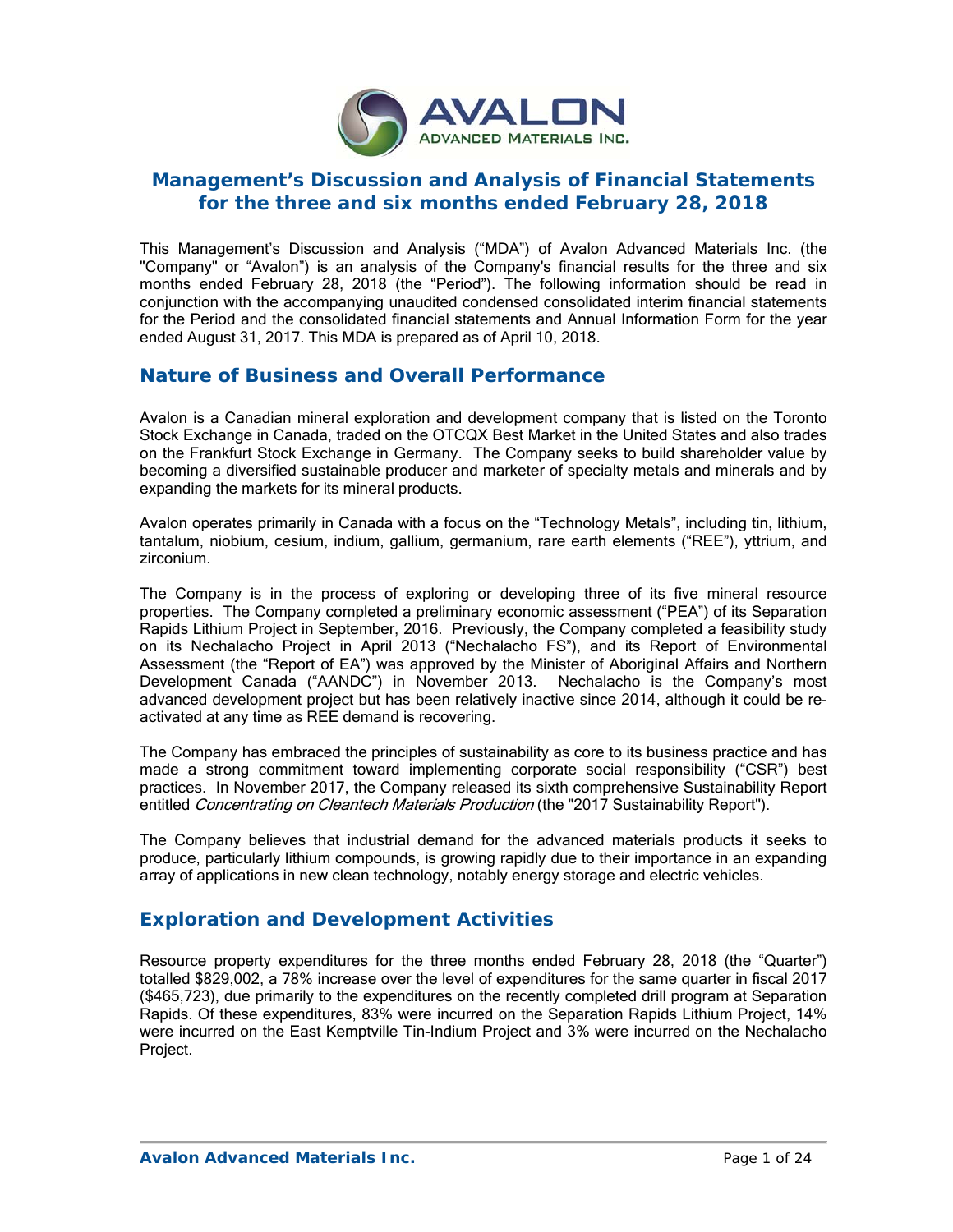No properties were abandoned during the Quarter. An impairment loss of \$3,030 was recognized for the property maintenance costs incurred on the Warren Township Anorthosite Project during the three months ended February 28, 2017.

Resource property expenditures for the six months ended February 28, 2018 (the "Six Month Period") totalled \$1,174,730, a 10% increase over the level of expenditures for the six months ended February 28, 2017 (\$1,068,385). Of these expenditures, 80% were incurred on the Separation Rapids Project, 16% were incurred on the East Kemptville Project, and 4% were incurred on Nechalacho. Expenditures on the Separation Rapids Project increased to \$939,382 from \$718,795 in the same period in fiscal 2017, primarily due to the recently completed drilling program. The expenditures on the East Kemptville Project increased to \$190,590 from \$156,146 in the prior period as a result of additional geological resource modelling work done on the existing ore stockpile. Expenditures on Nechalacho decreased to \$44,758 from \$81,304 in the prior period as no fieldwork was conducted in 2018. A brief site visit was conducted to do the camp maintenance work and do some geological sampling in Q1 of fiscal 2017. No properties were abandoned during the Six Month Period. An impairment loss of \$3,030 was recognized for the property maintenance costs incurred on the Warren Township Anorthosite Project during the six months ended February 28, 2017.

### *Separation Rapids Lithium Project*

During the Quarter, the Company incurred \$687,865 (2017 - \$296,698) in expenditures on the Separation Rapids Lithium Project near Kenora, Ontario. Approximately 74% was incurred on the diamond drilling and geological work in support of the drilling program, which comprised of six drill holes totaling 1,548 metres. 18% was spent on additional metallurgical laboratory testwork toward optimization of both the petalite and lepidolite flotation process flowsheets as well as the lithium hydroxide production process, while 8% was spent on engineering, on-going environmental studies and permitting. The engineering work included generation of a basic layout for a demonstration size flotation circuit. Environmental work focused on baseline data collection and analysis and assessing the chemistry of water run-off and leachate from process tailings, ore and aggregate stockpiles. Including the additional mineral claims acquired in 2017, the Company now controls 2,869 hectares (7,090 acres) in mineral claims and a mining lease in the area which covers the northwest strike length of the favourable geology for some 7 kilometres.

#### 2018 Winter Drilling Program

The 2018 winter diamond drill program was completed in February 2018 with six drill holes totaling 1,548 metres. Drilling on the main deposit involved four of the holes.

Drill holes SR18-77 and 78 tested depth extensions on the west side of the main deposit to approximately 250 metres below surface and intersected mainly Petalite Zone ("PZ") mineralization outside the existing deposit resource volume. The intercepts of  $1.1\%$  Li<sub>2</sub>O over 50.9 metres cumulative thickness in hole 77 and 1.33% Li<sub>2</sub>O over an 18.7 metre thickness in hole 78 will add to the total lithium resources. These thicknesses are similar to those of nearby existing drill holes.

Drill holes SR18-79 and 80 tested the east side of the main deposit to similar depths and intersected a wider zone of lepidolite-rich Lepidolite-Petalite Zone ("LPZ") lithium mineralization than expected. Drill hole SR18-79 intersected 62.27 metres of LPZ mineralization within an interval of 77.05 metres averaging 1.27% Li<sub>2</sub>O, which also includes other zones of PZ mineralization. This represents an estimated true thickness of 33.46 metres of LPZ mineralization. Drill hole SR18-80 intersected 1.51% Li2O over a cumulative thickness of 62.85 metres of which 37.75 metres was LPZ mineralization and the remainder was PZ petalite mineralization. The LPZ mineralization in these two holes is largely outside the existing resource model, thus increasing the overall resource and confidence levels in this part of the deposit.

Two holes (SR18-75 and 76) were drilled on the Western Pegmatite, about 700 metres to the west of the main deposit. Both intersected significant petalite mineralization over true widths of up to three metres, confirming lateral continuity of the deposit to the west over relatively narrow widths.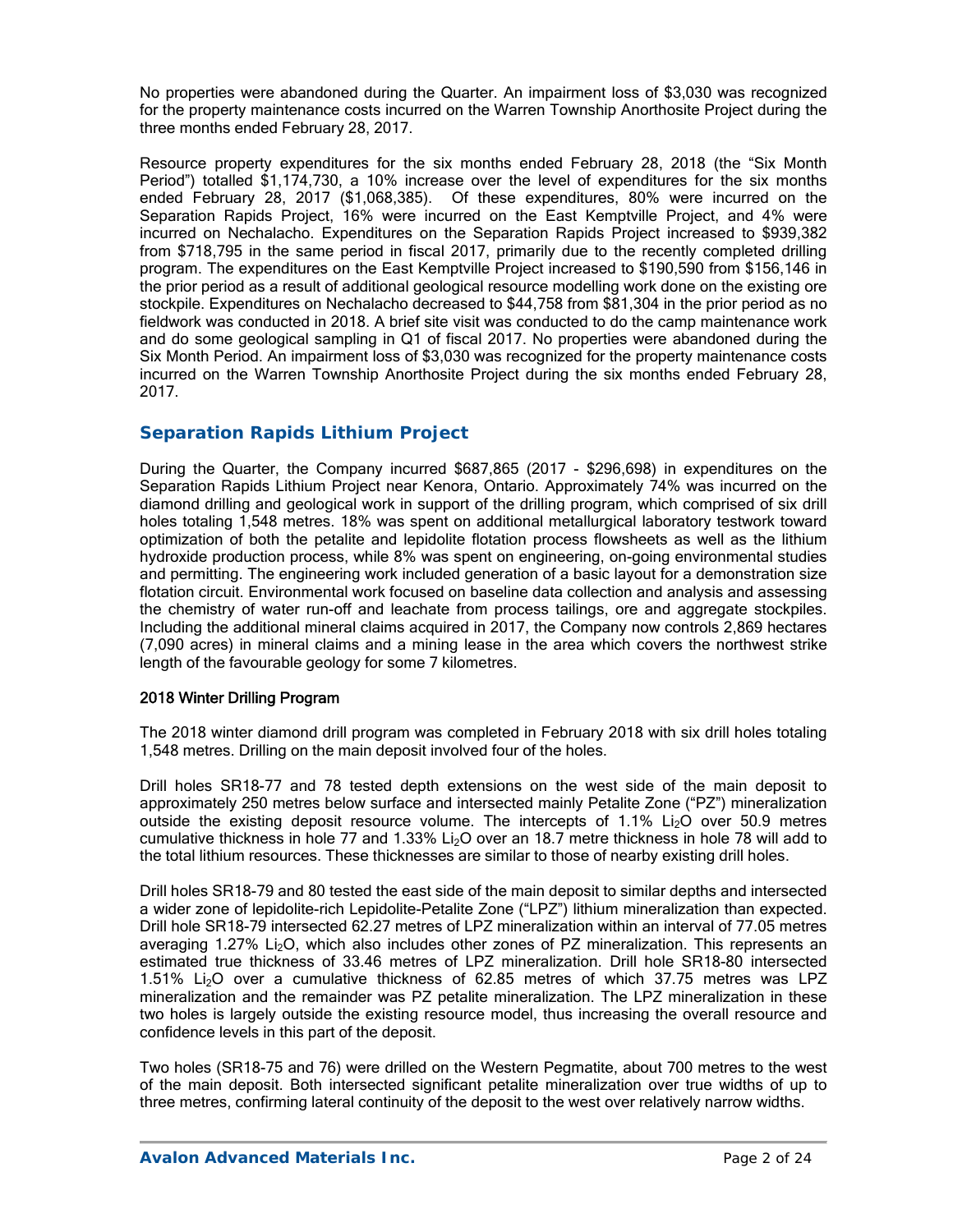A revised resource estimate incorporating these drill results is expected to be available by the end of April.

The Company is continuing detailed mineralogical studies of the deposit with a focus on lithium micas. Qemscan® studies are enabling determination of mineral abundance in various geological units of the deposit. Electron microprobe and laser ablation-ICP analyses of mineral chemistry are revealing details of lithium mica chemistry, and have recognized a variety of lepidolite, that is exceptionally rich in lithium. These studies are important for optimizing lithium process flowsheets.

#### Metallurgical Process Testwork

Initial testwork has shown that lepidolite can be recovered as the first step in a sequential flotation process prior to flotation of petalite. Concentrates of lepidolite are attracting increasing interest as a feedstock for production of lithium carbonate due to innovative low cost process technology such as the L-Max® process of Lepidico Ltd. As reported in the Company's news release dated February 6, 2017, Avalon signed a letter of intent with Lepidico under which it is contemplated that Avalon would sell a minimum of 15,000 tonnes per annum of lepidolite concentrate produced from its Phase 1 plant to Lepidico for processing at Lepidico's planned Phase 1 commercial lithium carbonate production facility. Lepidico now contemplates building this facility in Ontario.

As disclosed in the Company's news releases dated October 26, 2017 and November 16, 2017, Avalon is proceeding with further testwork to optimize the flowsheet designed for recovery of a concentrate of lepidolite. Previous testwork has already demonstrated that a lepidolite flotation concentrate assaying  $4.5\%$  lithium oxide (Li<sub>2</sub>O) can be readily recovered from Separation Rapids ore. Additional testwork on the lepidolite flowsheet initiated in November and is now nearing completion is designed to confirm or improve upon the 90% recovery previously achieved, as well as to increase the  $Li<sub>2</sub>O$  content of the concentrate. This work has included additional work on the petalite concentrate flowsheet through further locked-cycle tests that will generate additional petalite concentrate for product marketing purposes and hydrometallurgical process optimization. The feldspar production potential from the lepidolite ore is also being examined.

The current flotation flowsheet for petalite includes a magnetic separation stage to remove ironbearing minerals which would otherwise report to the petalite concentrate. Since the main ironbearing minerals in the ore are micas that also contain significant lithium, the magnetic material is effectively another lithium concentrate. Additional testwork has also been completed to attempt to upgrade this concentrate and create another potential economic feed for the production of lithium battery materials from the Separation Rapids resource. Results from this work will be available before the end of the current quarter.

In a separate flotation test program, Avalon has designed a process to produce a high grade petalite concentrate  $(4.5\%$  Li<sub>2</sub>O) with greatly reduced levels of sodium and potassium to meet some potential customers' requirements for a specialized, high purity product. Results have achieved the targeted very low levels of sodium oxide (Na<sub>2</sub>O) and potassium oxide (K<sub>2</sub>O). A 25kg sample of this material has been produced and sub-samples sent to two customers for evaluation. Positive feedback has been received from both customers who are now interested in this material as a potential lithium feedstock for their manufacturing process. This high purity petalite concentrate (which the Company has branded as "Super Petalite") will be a premium quality material for certain specialty glass applications. Approximately 600kg of petalite concentrate produced during the 2016 pilot program was recently tested by a major glass producer and passed their internal evaluation criteria. Discussions are to follow with regards to the next step to meeting this potential customer's supply requirements.

Avalon's Phase 1 plant would also include a pilot-scale hydrometallurgical process circuit to produce lithium hydroxide from petalite using the innovative new process flowsheet developed by the Company in 2016. The Company has filed an application for patent protection of this new petalite hydrometallurgical process flowsheet as disclosed in the Company's news release dated November 16, 2017. Lithium hydroxide produced from the Separation Rapids petalite concentrate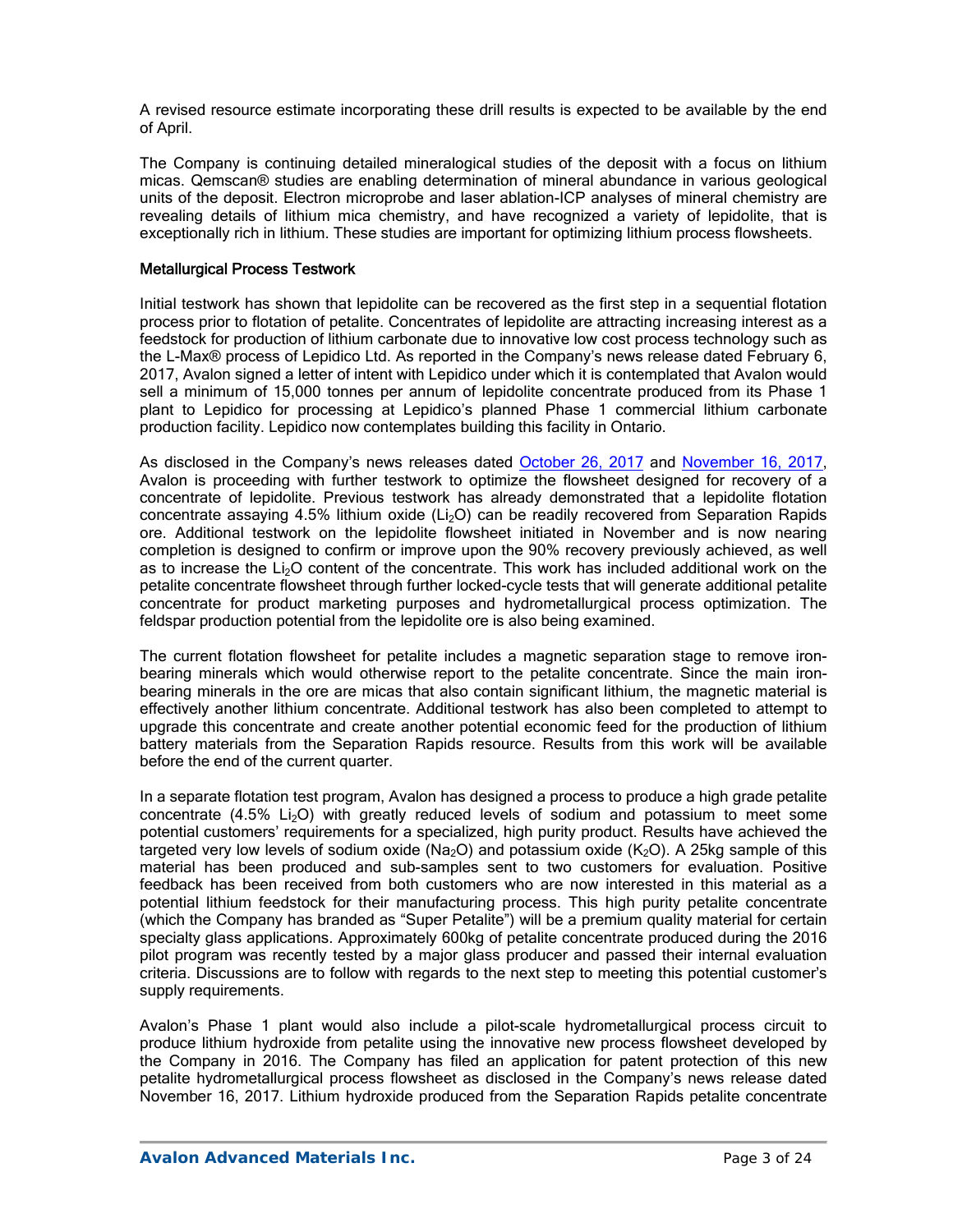material was sent to the National Research Council ("NRC") where it was confirmed that it represents a suitable precursor for lithium ion battery cathode materials. NRC determined that the material compared well with another commercially available lithium battery material.

Hydrometallurgical process optimization work continued during the Quarter. The potential use of fluidized bed roasting for pre-treating the petalite has been evaluated and results suggest further evaluation is warranted but only once a bulk sample of petalite is available for processing through a pilot sized roaster. In the meantime, a test program to optimize the water leach process using a conventional roasting process has been initiated and is also nearing completion. Results to date have confirmed previous operating conditions for both the decrepitation and acid leach processes and have either met or exceeded previous performance criteria. In a new program initiated in November, Avalon engaged the services of an international specialist consultant in the field of membrane technology to conduct a series of trials in their laboratory utilizing potential membrane alternatives. The work has been focusing on simplifying the current three-stage impurity removal processes, as well as generating a more concentrated intermediate lithium sulphate stream ahead of conversion to lithium hydroxide. The introduction of specially tailored membranes into the petalite hydrometallurgical flowsheet has the potential to significantly reduce plant operating and capital costs, as well as greatly lowering energy requirements and the overall environmental footprint of the operation. Preliminary results indicate that these membranes will achieve the desired performance improvements.

#### Mineral Resources

The Mineral Resources estimate for Separation Rapids was updated in November 2017 to distinguish the lepidolite-rich portions of the deposit from that where lithium is hosted largely in petalite and to incorporate the data from results of the 2017 drill program into an updated resource block model. Results from 74 diamond drill holes (69 historic holes plus the 5 holes from the 2017 spring drilling program) totalling 11,644 metres were used to create a 3-D model of the lithium pegmatite. The new estimate has total Measured and Indicated Resources of 8.12 million tonnes at a grade of 1.37% Li<sub>2</sub>O at a 0.6% Li<sub>2</sub>O cutoff grade. In addition, the deposit includes an estimated Inferred Resource of 1.20 million tonnes at 1.33% Li<sub>2</sub>O. Within this total resource, the estimated resource for the lepidolite-rich Measured and Indicated portion of the deposit is 1.85 million tonnes at 1.38%  $Li<sub>2</sub>O$ . This represents 23% of the total tonnage of Measured and Indicated Resources at virtually the same  $Li<sub>2</sub>O$  grade as the petalite rich portion of the deposit. Although there was no material change in the overall tonnage and grade of the updated lithium resource, the drilling enabled improved delineation of the lithium mineralogical zoning in the deposit. The estimate of the feldspar content of these resources did not change and remains at 39% feldspar. The 2017 updated resource will be further updated during the current quarter to incorporate the results of the winter 2018 drilling program described above.

|                                   | Petalite Zone (PZ) |                   |       | Lepidolite-Petalite Zone (LPZ) |                   |                   | <b>Total</b>  |                   |                   |  |
|-----------------------------------|--------------------|-------------------|-------|--------------------------------|-------------------|-------------------|---------------|-------------------|-------------------|--|
| <b>Class</b>                      | <b>Tonnes</b>      | Li <sub>2</sub> O |       | <b>Tonnes</b>                  | Li <sub>2</sub> O | Rb <sub>2</sub> O | <b>Tonnes</b> | Li <sub>2</sub> O | Rb <sub>2</sub> O |  |
|                                   | (Mt)               | (%)               | (%)   | (Mt)                           | (%)               | $(\%)$            | (Mt)          | (%)               | (%)               |  |
| Measured                          | 2.86               | 1.39              | 0.313 | 1.18                           | 1.38              | 0.467             | 4.04          | 1.39              | 0.358             |  |
| Indicated                         | 3.42               | 1.36              | 0.338 | 0.67                           | 1.40              | 0.484             | 4.09          | 1.37              | 0.362             |  |
| Measured plus<br><b>Indicated</b> | 6.28               | 1.37              | 0.327 | 1.85                           | 1.38              | 0.473             | 8.12          | 1.37              | 0.360             |  |
| Inferred                          | 0.94               | 1.30              | 0.321 | 0.26                           | 1.42              | 0.505             | 1.20          | 1.33              | 0.361             |  |

#### Separation Rapids, Mineral Resource Estimate at 0.6% Li<sub>2</sub>O Cut-off Grade as at November 15, 2017

Footnotes:

1. CIM definitions were followed for Mineral Resources.

2. The Qualified Person for this Mineral Resource estimate is William Mercer, PhD, P.Geo. (ON)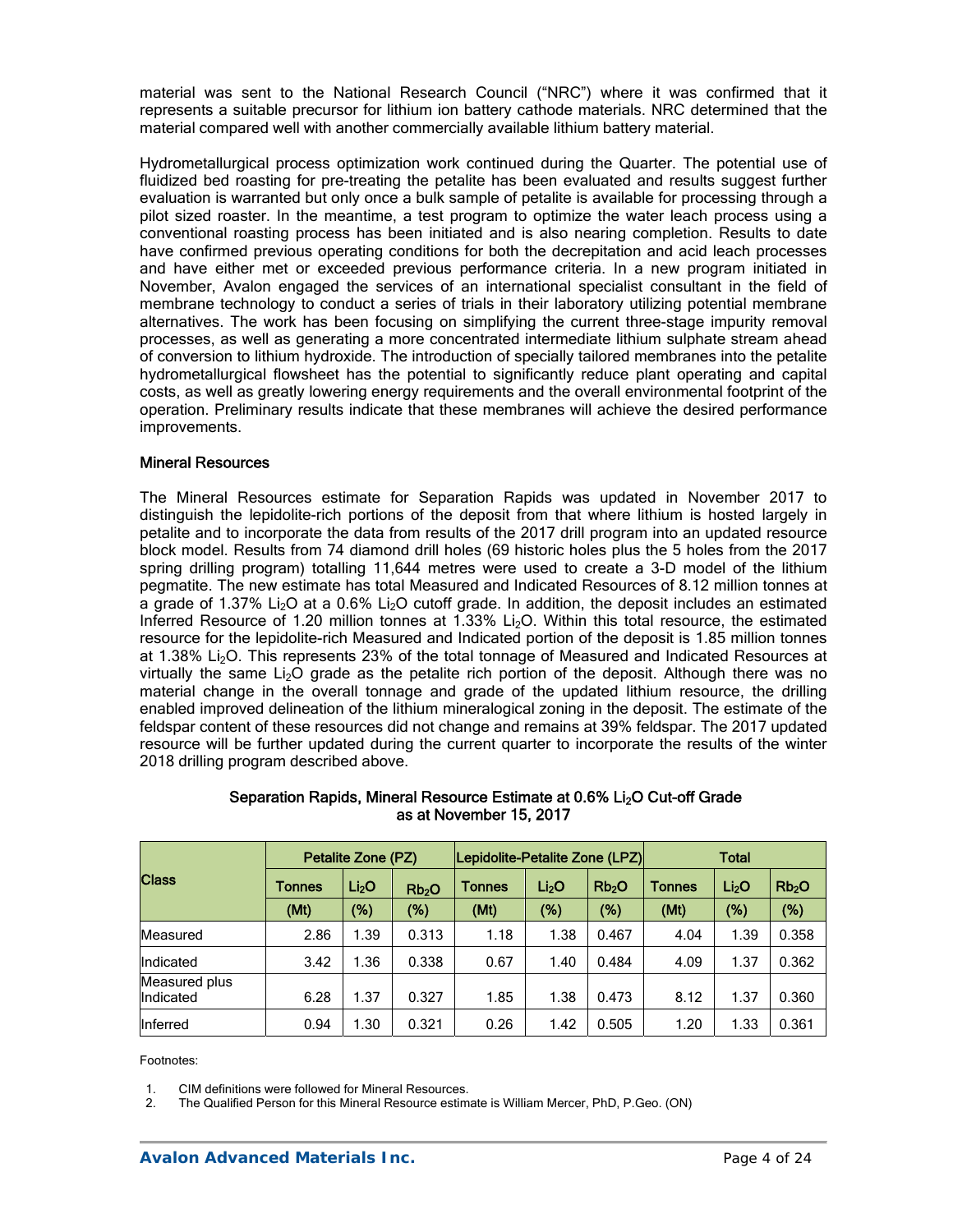- 3. The resource estimate is based on 74 drill holes totalling 11,644 metres drilled between 1997 and 2017 by Avalon.
- 4. Drill data was organised in Maxwell DataShed and for estimation purposes was transferred to the Geovia GEMS 6.8 software, wherein the block model was developed.
- 5. The geological units were modeled as outlined by drill core logs.
- 6. Resources were estimated by interpolating composites within a block model of 10 x 10 x 3 metre blocks.<br>6. Grade interpolation used the Ordinary Kriging method combined with variograms and search ellipses
- 7. Grade interpolation used the Ordinary Kriging method combined with variograms and search ellipses modeled for each rock unit.
- 8. Measured material was defined as blocks using composites from ≥ 4 drill holes and a distance ≤ 25 m to the nearest composite and additional blocks with excellent geological and grade continuity, while indicated material includes blocks using ≥ 3 drill holes and a distance ≤ 35 m to the nearest composite and blocks with geological and grade continuity, and inferred material was defined as blocks with composites from ≥ 2 drill holes and interpolated geological continuity up to 40 m below diamond drill holes.
- 9. Two metre composites were used and no capping was necessary.<br>10. The mean density of 2.65 t/m<sup>3</sup> was used for unit PZ and 2.62 t/m<sup>3</sup> t
- 10. The mean density of 2.65  $t/m^3$  was used for unit PZ and 2.62  $t/m^3$  for unit LPZ.
- 11. The cut-off grade reported in this resource estimate,  $0.6\%$  Li<sub>2</sub>O, is consistent with the previously published resource estimate by Avalon (Preliminary Economic Assessment, 2016).
- 12. Mineral resources do not have demonstrated economic viability and their value may be materially affected by environmental, permitting, legal, title, socio-political, marketing, or other issues.
- 13. All figures are rounded to reflect the relative accuracy of the estimates. Summation of individual columns may not add-up due to rounding.

#### Lithium Markets

The demand for lithium chemicals, such as lithium carbonate and lithium hydroxide, has been growing rapidly in recent years, driven predominantly by lithium ion rechargeable battery technology now in high demand for electric vehicles and other energy storage applications. Current projections indicate continued growth in lithium demand from the battery sector for the foreseeable future. Because lithium is marketed in different forms, (including lithium minerals used in glass and ceramics) aggregate lithium demand and supply is usually expressed in terms of lithium carbonate equivalent ("LCE").

In 2017, several countries announced new policies to ban the sale of internal combustion engine (ICE) vehicles in the future including Norway by 2025, India by 2030 and France and the UK by 2040. China announced that it would also ban the sale of ICE vehicles in the future without a target date, but further announced minimum EV sales quotas beginning in 2019 at 10% of total vehicle sales. Since some 24 million passenger vehicles were sold in China in 2016, 10% of sales in 2019 is expected to amount to at least 2.4 million vehicles, an aggressive target that will require significant investment in new production facilities, especially for the lithium ion batteries.

In 2017 several auto makers have made announcements revealing significant increases in hybrid (HEV) and electric vehicle (EV) production targets. BMW, Ford, GM, Honda, Mercedes, Volvo, Jaguar, Mazda and Volkswagen have each made significant announcements. Volkswagen stated it would offer 80 electric models by 2025 and 300 models by 2030. A market observer estimated that VW would require more than 50% of the lithium produced worldwide in 2015 (which was approximately 154 Kt LCE) to produce the electric vehicles it expects to sell by 2030. In March 2018, VW announced supply agreements for batteries destined for China and Europe with LG Chem and Samsung of Korea. It is not yet clear where the raw materials for these batteries will be sourced.

It is clear that new lithium supply sources will be needed to meet the growing demand for batteries for electric vehicles. The Separation Rapids Lithium Project will be well-situated to serve new battery production facilities contemplated in North America. Just one well-known example, the lithium battery Gigafactory of Tesla Motors Inc. in Nevada which began production in early 2017, is expected to consume up to 25,000 tonnes per year of lithium hydroxide after it has reached full production. This Gigafactory is the first of many being planned by Tesla and other manufacturers.

For the purposes of its 2016 PEA, Avalon used a price assumption of US\$11,000 per tonne FOB plant for lithium hydroxide consistent with price forecasts developed in mid 2016 by Roskill Information Services. In the April 2018 Review, Benchmark Minerals Intelligence stated that the current price (FOB North America) for lithium hydroxide was US\$ 16,500/t. This represents a 50% increase. Prices reported by Benchmark for the same period for CIF Asia and EXW China were also strong at US\$20,750 and US\$22,000 respectively.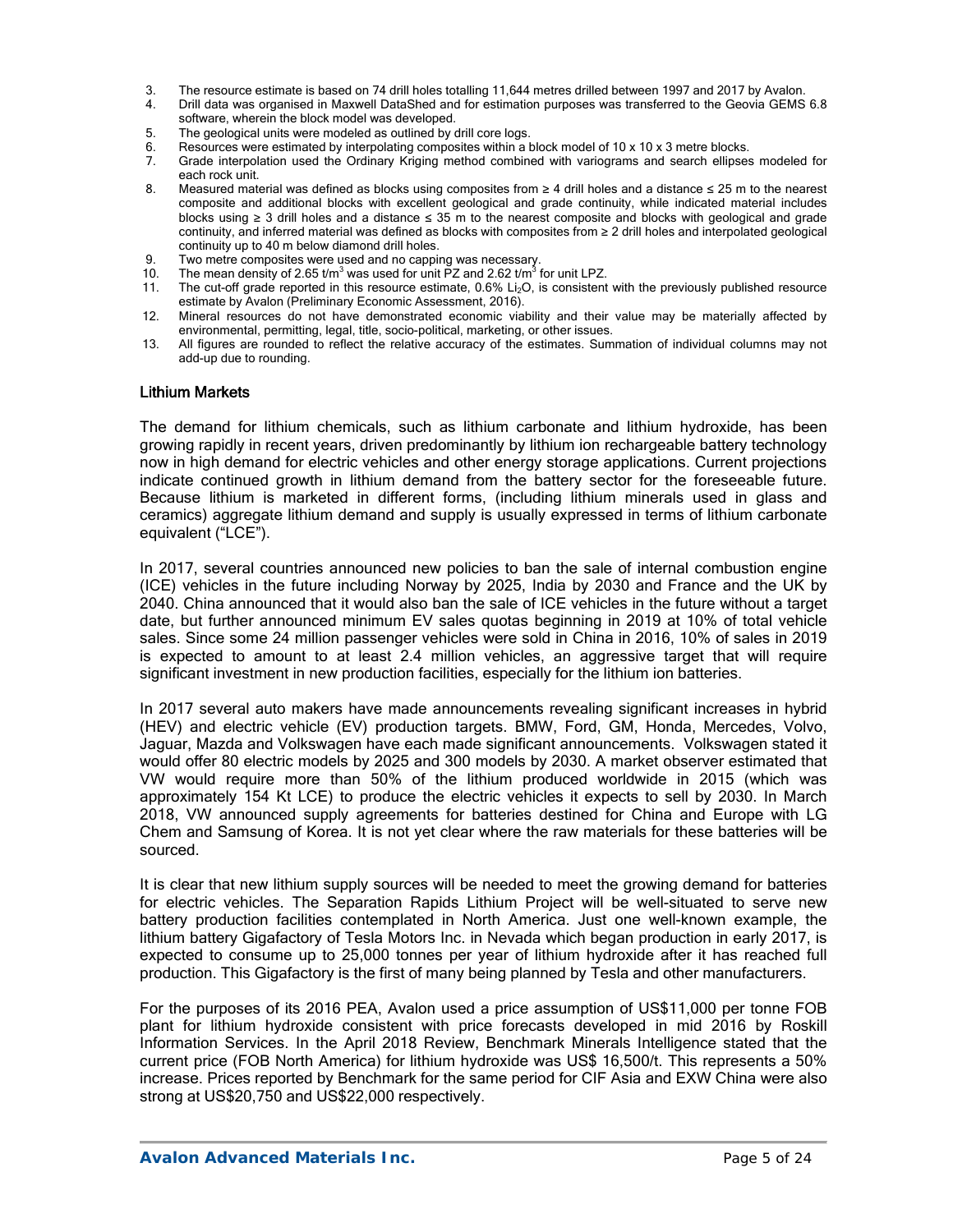Lithium chemicals are getting most of the attention in the market and the media due to the increased demand projected for lithium ion batteries in electric vehicles. The markets for lithium in high strength glass products are also expected to grow. Many existing and new high strength glass formulations for automotive, aircraft, cell phones, and video displays where durability and light weight are key, require lithium to achieve the desired properties and the Company's new Super Petalite product is very well-suited for this market.

Numerous expressions of interest have been received from potential customers for the Company's lithium products and discussions on off-take commitments are ongoing. Once off-take commitments are secured that define the priority lithium product lines, the Company can finalize the design and engineering of the Phase 1 plant. With demand for lithium growing rapidly and few advanced lithium projects ready to commence production, the Company is well-positioned to bring a new supply to the market to serve priority customers, once project financing is in place.

#### Environmental Assessment and Community Engagement Update

Avalon is committed to developing the Separation Rapids Project based on modern CSR principles and reporting on its performance in its annual Sustainability Reports. These CSR principles include commitments to minimize environmental impacts, ensuring the health and safety of employees, creating benefits for local communities and providing full transparency in its social and environmental performance. The Company and the project are well known in the local community.

The Company completed site water, sediment, fish, invertebrate and endangered species studies in June and October that successfully advanced the validation of the 1999 environmental baseline study. Initial leachate work has validated that the site rock is not acid generating, and additional work on neutralized tailings is ongoing. The original baseline environmental study prepared in 1999 and updated in 2007, required the spring and fall 2017 data collection to further update this study and align it with recent regulatory changes. A Draft Project Description and Environmental Impact Assessment was subsequently produced.

Permitting has been advanced through a multi-ministry meeting to review the completed Draft Project Description, discuss the provincial permitting process and to obtain regulator input into the project planning and confirm the proposed environmental work program. Separate discussions were held with federal regulators which also included the probable exemption of the project from the Canadian Environmental Assessment Act ("CEAA") due to the low environmental impact of the project and the fact that the project does not exceed any of the regulated triggers under the Act. No fish or fish habitat will be impacted by the project, eliminating the need for associated permits under the Federal Fisheries Act.

Initial studies suggest that aggregate stockpiles, tailings and concentrate storage areas will not contribute effluents of environmental concern. Additional environmental assessment of the waste rock, based on recent drilling validated the earlier work. Dry stacking of tailings and concentrates will minimize long term storage risk, water use and with the smaller tailings quantities expected from the improved metallurgical processes, potentially permit zero discharge from them. A final project description may not be required if the Project is exempted from the CEAA process. The data will be required to support the provincial permit applications only. This has the advantage of shortening the permitting time line significantly.

The Project is located in the traditional land use area of the Wabaseemoong Independent Nations ("WIN") for which they have stewardship under an agreement with the Province. The Company first signed an MOU with WIN in 1999 which was renewed when the Project was re-activated in 2013. Avalon management has been keeping WIN leadership informed on Project activities and remains committed to fulfilling its community consultation obligations and partnering with WIN on business opportunities and providing training for community members. The Company has also initiated dialogue with the Métis Nation of Ontario which holds Aboriginal rights in the area. Following the completion of the Draft Project Description, positive project review meetings were held with the Wabaseemoong Chief and Council and with the Métis Nation of Ontario at a Valued Components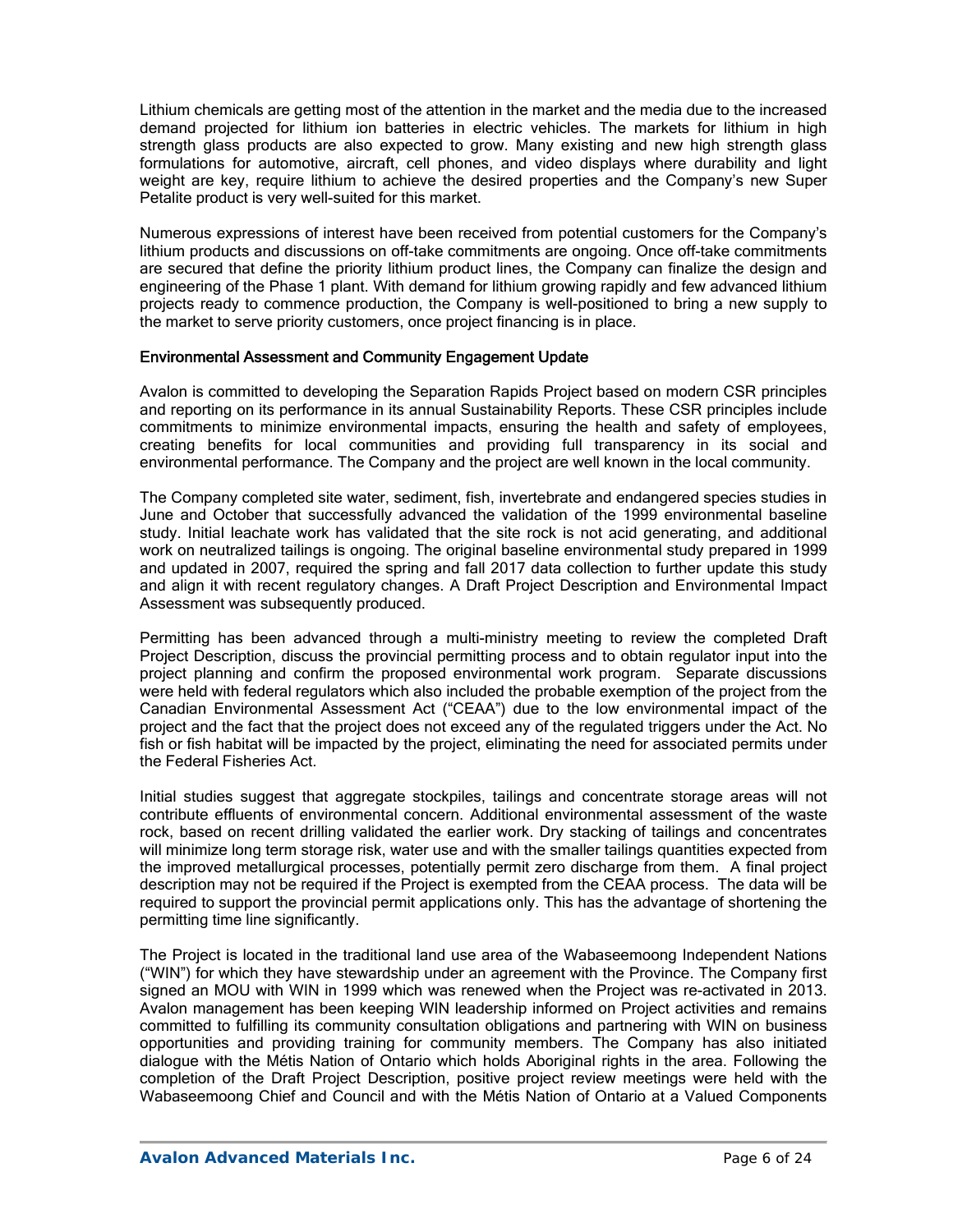Workshop in order to review the project and obtain guidance and comments on environmental aspects of the project.

Overall, the Company does not anticipate any delays in securing the necessary permits and approvals to proceed with the Phase 1 production facility.

#### Future Work

The Company is primarily focused on the next steps required to move forward with the Phase 1 demonstration scale production facility. Several models for this plant are under consideration involving different throughput rates and variations of the flowsheet depending on the product mix to be recovered. The nature of the resource, with two main lithium minerals, offers considerable flexibility in lithium products. Some consumers are interested in mineral concentrate (either petalite or lepidolite) and some are more interested in the lithium derivative products, either carbonate or hydroxide. The Company continues to talk to potential strategic partners interested in securing lithium supplies. The product mix, final flowsheet and production capacity will be determined in collaboration with our partner(s). Once this is decided, an updated technical report at the Prefeasibility level of confidence will be prepared, incorporating the 2018 resource estimate.

Near term priorities are all related to flowsheet optimization laboratory work and production of small product samples for customer evaluation. Following completion of the current testwork program, the Company will be in a position to proceed with another bulk sample trial in order to generate the information necessary to complete the final flowsheet design and engineering for the Phase 1 Plant. When this work is completed, financing is secured and any necessary operating permits are in place, the Company will be in a position to proceed with Phase 1 plant construction possibly as early as late 2018.

The present concept is to build this facility at a scale that would facilitate on-going profitable smallscale production. A throughput rate in the order of 100,000 tonnes per annum of ore is envisioned. A Phase 1 Plant at this scale could potentially be in operation before the end of 2019. Once the lithium products are fully qualified and commitments on off-take received, the Company would then proceed with scale-up of the operation to expand product output. This might be done in two steps before full-scale production is achieved in order to ensure a successful transition without compromising product quality.

Unless otherwise noted, the technical information on the Separation Rapids Lithium Project has been reviewed and approved by the Company's Senior Vice President, Metallurgy and Technology Development, Mr. David Marsh, FAusIMM (CP), or Dr. William Mercer, PhD, P.Geo. (Ontario), P. Geo. (NS), Vice President, Exploration, who are both Qualified Persons under NI 43-101.

### **Nechalacho Rare Earth Elements Project**

The Nechalacho Project is located at Thor Lake in the Mackenzie Mining District of the Northwest Territories ("NWT"), about 5 kilometres north of the Hearne Channel of Great Slave Lake and approximately 100 kilometres southeast of the city of Yellowknife. The property is comprised of five contiguous mining leases totalling 10,449 acres (4,249 hectares) and three claims totalling 4,597 acres (1,869 hectares). The leases are subject to one underlying 2.5% Net Smelter Returns ("NSR") royalty agreement. Avalon has the contractual right to buy out this royalty on the basis of a fixed formula, which is currently approximately \$1.49 million and which will increase at a rate equal to the Canadian prime rate until the royalty is bought out.

The property is situated in an area referred to as the Akaitcho Territory, an area which is subject to comprehensive native land claim negotiations between the Government of Canada and the Treaty 8 Tribal Corporation, which consists of the Yellowknives Dene First Nation ("YKDFN"), the Deninu K'ue First Nation ("DKFN") and the Lutsel K'e Dene First Nation ("LKDFN"). The Company has signed an Accommodation Agreement with the DKFN. The Company also recognizes that the Tłįcho First Nation ("TFN") has a settled land claim with the Government of Canada which provides for certain harvesting rights in the area of the Nechalacho site. The general area around the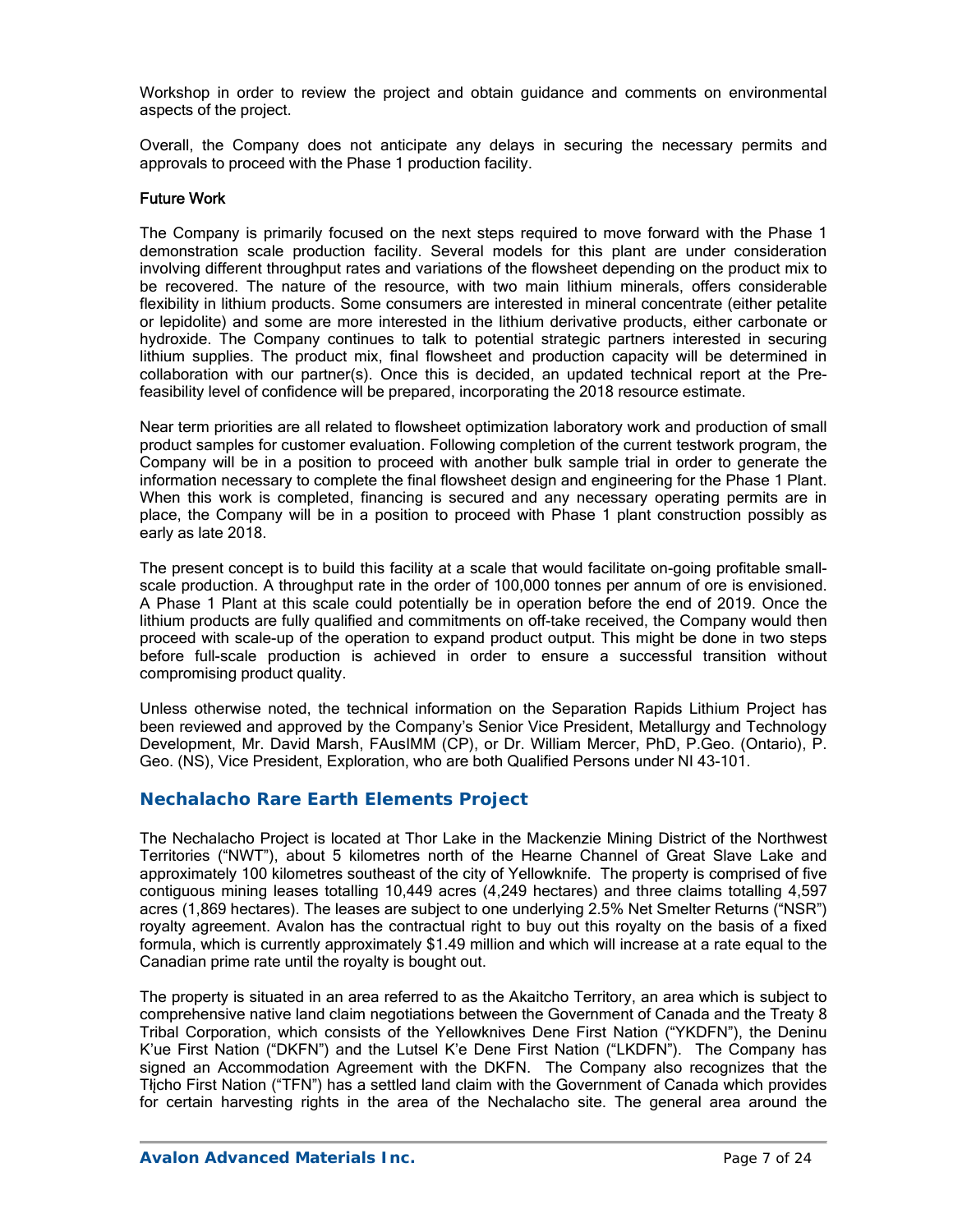Nechalacho site is subject to Aboriginal rights asserted by two Métis organizations: the Northwest Territory Métis Nation ("NWTMN") and the North Slave Métis Alliance ("NSMA"). During 2014, Avalon concluded a Participation Agreement with the NWTMN and commenced discussions with the NSMA.

While the Nechalacho Project has been relatively inactive since 2014, the Company continues to monitor REE markets closely and there have been some recent indications of renewed demand. The anticipated increase in demand for electric vehicles (EVs) in the coming years, and the need for rare earth magnets in the electric motors for these vehicles sparked a significant increase in price for neodymium (Nd) and praseodymium (Pr) through three quarters of 2017. In Q4 2017 prices retreated when China released some stockpiled material into the market, however, the rapid transition to electric vehicles we are witnessing bodes well for future growth in demand for Nd and Pr.

Following the completion of the Feasibility Study ("Nechalacho FS") in April, 2013, the Company engaged in metallurgical testwork with the objective of optimizing the process flowsheets to improve recoveries and reduce costs. This involved introducing efficiencies to the Concentrator flowsheet, and designing a new flowsheet for the Hydrometallurgical Plant involving an alkali cracking process for treatment of the rare earth mineral concentrate as an alternative to the sulphuric acid bake process contemplated in the Nechalacho FS. The alkali cracking process enables recovery of 90% of the heavy rare earth elements ("HREE") in the flotation concentrate, compared to 52% recovery contemplated in the Nechalacho FS using the sulphuric acid bake process. In addition, the alkali cracking process allows for the recovery of zirconium in a form for which there is established markets.

Optimization of the alkali cracking process flowsheet is substantially complete except for finalizing certain details around reagent recovery and recycling. Work here has indicated an 80% reduction in hydrochloric acid, 90% reduction in magnesium oxide and almost 100% reduction in calcium carbonate consumption compared to the Nechalacho FS could be achievable along with associated sustainability benefits. The new potential flowsheet also successfully suppresses the precipitation of cerium and separates the lanthanum, both of which dilute the value of the mixed HREE product.

The last metallurgical testwork investigations concluded in 2016 were related to the recovery of zirconium and production of marketable quality zirconium basic sulphate ("ZBS") and zirconium oxychloride ("ZOC") products. Reworking of the process design criteria, plant designs and cost estimates for both the Concentrator and Hydrometallurgical Plant, along with any revisions to the mine plan, are continuing to be developed internally.

A further integrated pilot plant campaign has been planned but will only proceed when funding becomes available. This is designed to fully evaluate process performance particularly with the incorporation of the acid/reagents recovery circuits and associated recycle streams and would include all unit operations from crushing of ore right through to the generation of a mixed rare earth precipitate. The total bulk sample of ore required for this pilot plant is approximately eight tonnes. This material is being stored in Yellowknife until such time as the funding becomes available to proceed with the pilot plant work, presently estimated at approximately \$4.0 million. There is no firm timeline for when this work will be carried out. In the meantime, the Company continues to monitor various academic research initiatives into new and more efficient rare earth extractive technology through its continuing participation in Canadian Rare Earth Elements Network.

While permits for pre-construction work are already in place, the process to obtain a Class A Water License and Land Use Permit authorizing mine construction, operation and closure activities is presently on hold. The process can be accelerated again at any time with the expectation that it would then be completed in approximately 4-6 months. The Company will consider doing this whenever funding is available and circumstances are favourable. Reporting continues as required under the existing permits with the Mackenzie Valley Land and Water Board. The extension of the existing exploration permit was approved during 2016 to maintain existing site facilities in preparation for future activities. Applications are under preparation to renew the exploration license in mid 2018. Avalon continues to monitor and participate in discussions around proposed regulatory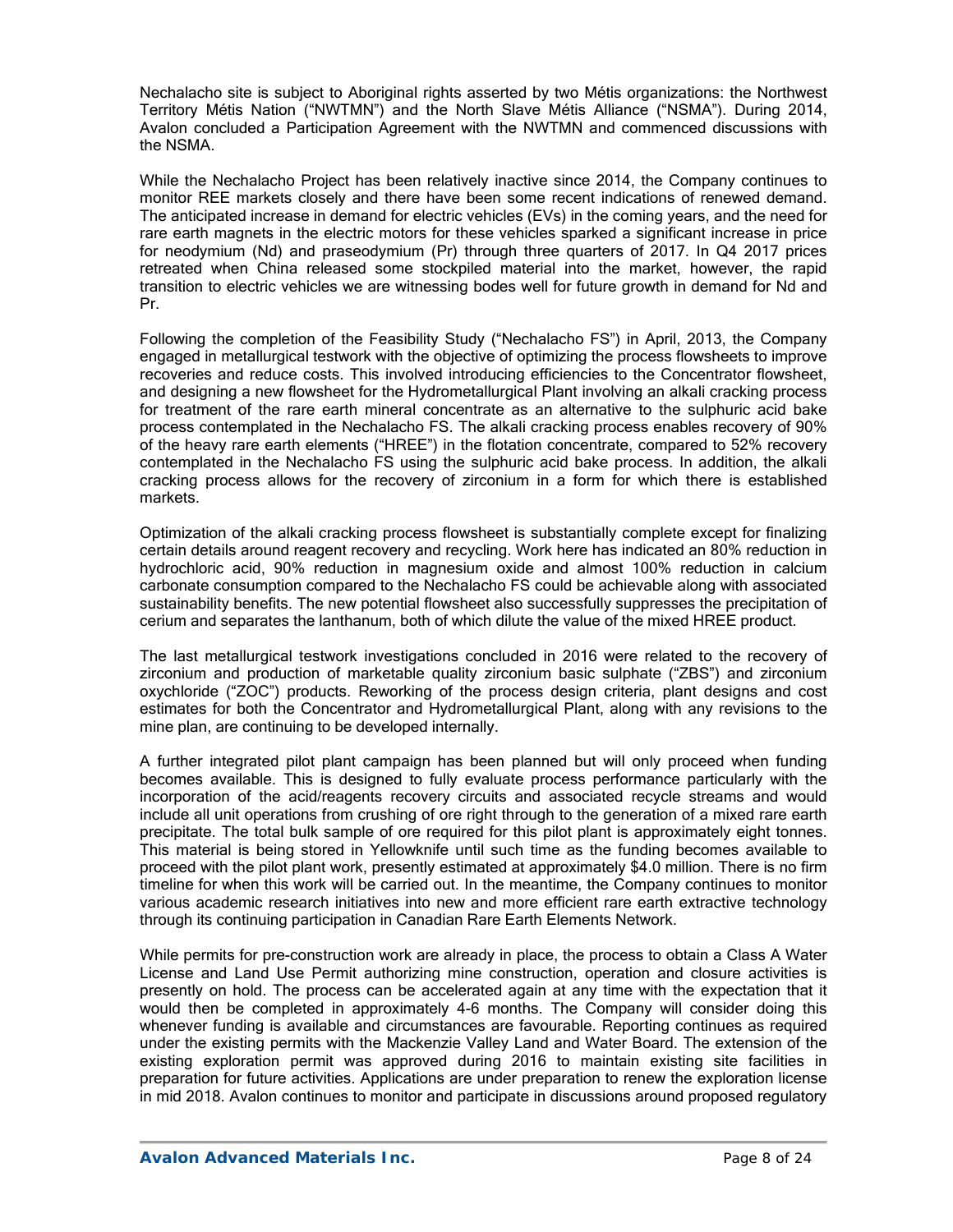changes in the NWT that could affect the Company's future development plans. Permits for the quarry and airstrip extensions have been allowed to lapse until such time as they are needed, and can easily be re-obtained.

The territorial government continues to look at new infrastructure investments in power and roads. One scenario under consideration is building a transmission line to bring power from the south with one potential route passing close to the Nechalacho site. This could provide opportunities to access lower-cost clean power for future operations and potentially facilitate a road link with Yellowknife that could significantly reduce capital and operating costs and risks. The Company has recently engaged Ile Royale Enterprises to carry out an initial scoping study on this possibility. Avalon continues to engage with the government of the NWT on these and other development and regulatory issues of concern for our Aboriginal partners such as the development of the Caribou Management Plan.

Expenditures during the Quarter totalled \$27,347 (2017 - \$28,263), which were primarily related to mining lease payments and sample storage. The key factors going forward which influence the Nechalacho Project schedule, all of which are somewhat dependent on one another, are: securing one or more strategic or financial partners; securing sufficient binding agreements for offtake to support project financing; the availability of equity and debt financing at a reasonable cost and the receipt of all requisite construction and operating permits.

The Nechalacho property hosts a variety of technology metals resources (including lithium and beryllium in the T-Zone), any one of which could become a development opportunity when there is sufficient market interest. The Company continuously monitors these markets and the growing demand for neodymium and praseodymium for rare earth magnets has created an opportunity to investigate the potential for initial small-scale production of Nd-Pr rich concentrates from two known, readily accessible, near-surface resources on the Nechalacho property. Some preliminary work on this possibility has been initiated.

Unless otherwise noted, the technical information on the Nechalacho Project has been reviewed and approved either by the Company's Senior Vice President Metallurgy and Technology Development, Mr. David Marsh, FAusIMM (CP), or Dr. William Mercer, PhD, P.Geo. (Ontario), P. Geo. (NWT), Vice President, Exploration, who are both Qualified Persons under NI 43-101.

### *East Kemptville Tin-Indium Project*

The Company incurred \$113,790 (2017 - \$75,451) in expenditures during the Quarter on the East Kemptville Project, for continuing the evaluation of the economics of a small-scale re-development and site rehabilitation scenario using different variants on the model, resource modelling on the stockpile, as well as permitting.

The Company holds mineral rights at East Kemptville through a "Special Licence", a form of mineral tenure granted by the Province of Nova Scotia in circumstances where there is a history of previous industrial land use activity (such as mining) in the area of interest. It does not immediately convey surface land rights and, accordingly, access must be arranged with the permission of surface rights holders.

The Company first acquired its Special Licence at East Kemptville in 2005 and it has been subsequently renewed multiple times while the Company negotiated access to the site. During the quarter ended May 31, 2015, by Order in Council, the Government of Nova Scotia approved an application for a new Special Licence reflecting the entire original mine site. The new Special Licence has a term of three years beginning February 2, 2015 and includes an obligation to incur \$5.25 million in expenditures by January 31, 2018 (of which \$3,324,096 had been incurred by February 28, 2018). The total area covered by the new Special Licence is 2,880 acres. It is renewable for an additional two one-year periods. The Company is in the process of renewing the Special Licence and also has commenced the process toward converting the Special Licence into a mining lease, which it anticipates completing in the first half of 2018.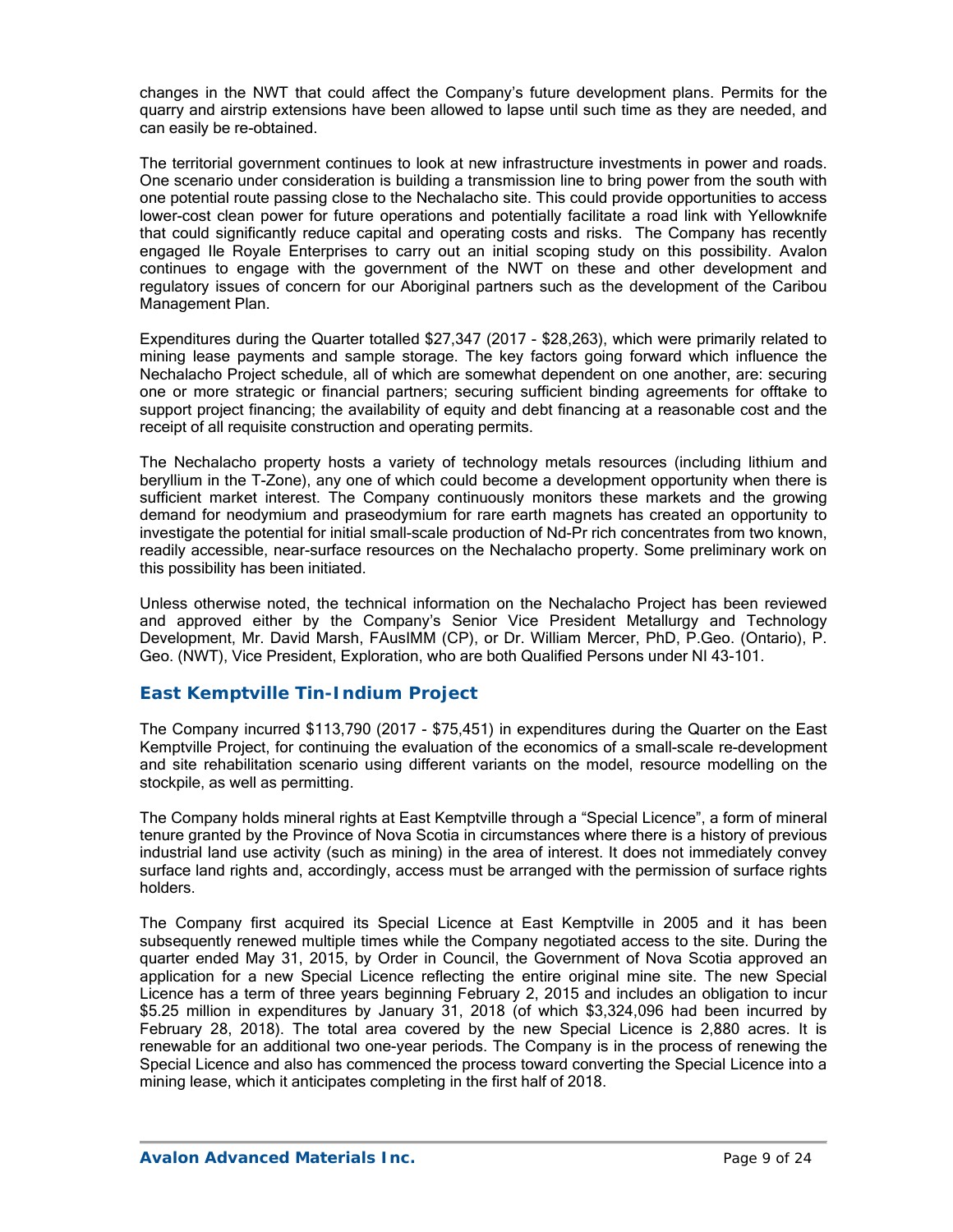During the Quarter, project work was again focussed on preparing an internal study on the economic viability of re-developing the site at this small-scale by initially focusing on the readily accessible low-grade stockpile material as part of an innovative overall site rehabilitation strategy. The Company's detailed sampling of the surface of the stockpile has provided more confidence in the average grade estimate reported in the historical records. A drilling program will be carried on the stockpile before production is initiated to map the internal grade distribution in more detail for future process plant scheduling. Prices for tin remained very steady near US\$20,000/t on the London Metal Exchange (LME) in 2017. In the first 3 months of 2018 the price has moved above US\$21,000/t. Supply tightness in the early part of 2018 partly reflects delayed shipments from Indonesia, one of the world's largest producing countries.

This recent work has confirmed that the small-scale re-development scenario has economic potential at current tin prices. The model contemplates processing of almost 6 million tonnes of surface ore stockpiles at the rate of 100 tonnes per hour ("tph") for the recovery of a tin concentrate through a small, modular-designed gravity process plant. The model also includes the eventual processing of higher grade, near surface ore from both the Main and Baby Zone pits, which would extend the operating life in the model to 13 years. This would also serve to generate clean tailings for use as a cover over the large tailings stack to fully remediate this as an ongoing source of acid mine drainage. Testwork on a simple gravity only circuit has demonstrated that a tin recovery of +/- 60% is achievable by such a flowsheet. The initial concentrate produced was 44.6% tin but this was increased to 68% by flotation to remove the contained sulphides - a target of 55% tin has been set for the operating plant. This scenario offers the potential for near term production at a relatively low capital expenditure with positive environmental impacts by remediating sources of on-site acid mine drainage and by taking advantage of existing tailings management facilities and the open pits for waste disposal. Processing of the stockpiles would also contribute to the long term environmental remediation of the site. Avalon recently initiated the compilation of an NI 43-101 compliant Preliminary Economic Assessment of the small scale re-development project which it expects to have completed during Q3 of calendar 2018.

Avalon has begun commercial discussions with several parties interested in new sources of supply of tin concentrate or interested in tin development opportunities. Samples of the stockpiled ore have been sent to one interested party and others are waiting for tin concentrate samples. Given the expected quality of the tin concentrate to be produced, off-take contracts are expected to be achieved once financing for the project is in place, or as a part of a debt financing arrangement.

Environmental studies examined the nature of the waste material generated from renewed operations, as well as the conditions required for bringing the existing operation into readiness for future production. A closure strategy has now been identified for the small-scale re-development scenario to significantly reduce the existing site environmental liability through innovative management of future waste rock and tailings and through the processing and elimination of sulphide-bearing material presently stored on surface that is contributing to the need for costly ongoing water treatment. Metallurgical testwork to validate the ability to produce a clean low permeability cover to prevent the release of further acid mine drainage from the existing tailings management area will be initiated in Q2 of calendar 2018.

 All future potentially acid generating waste produced will be disposed of sub-aqueously to eliminate oxidation and the need for long term treatment requirements. These are anticipated to significantly reduce or eliminate the need for ongoing site care and maintenance. Additional drilling was completed by the surface rights owner to validate the stability of the coarse tailings pile and eliminate the potential need for future stabilization work during operations. Samples from the drilling will be analysed for tin to evaluate the potential for re-processing the tailings to recover additional tin concentrates. The detailed due diligence review of the historic environmental liability, led by Mark Wiseman, Vice-President, Sustainability, related to the acquisition of the surface rights was completed with no fatal flaws identified.

Unless otherwise noted, the technical information on the East Kemptville Tin-Indium Project has been reviewed and approved either by the Company's Senior Vice President Metallurgy and Technology Development, Mr. David Marsh, FAusIMM (CP), or Dr. William Mercer, PhD, P.Geo. (Ontario), P. Geo. (NS), Vice President, Exploration, who are both Qualified Persons under NI 43- 101.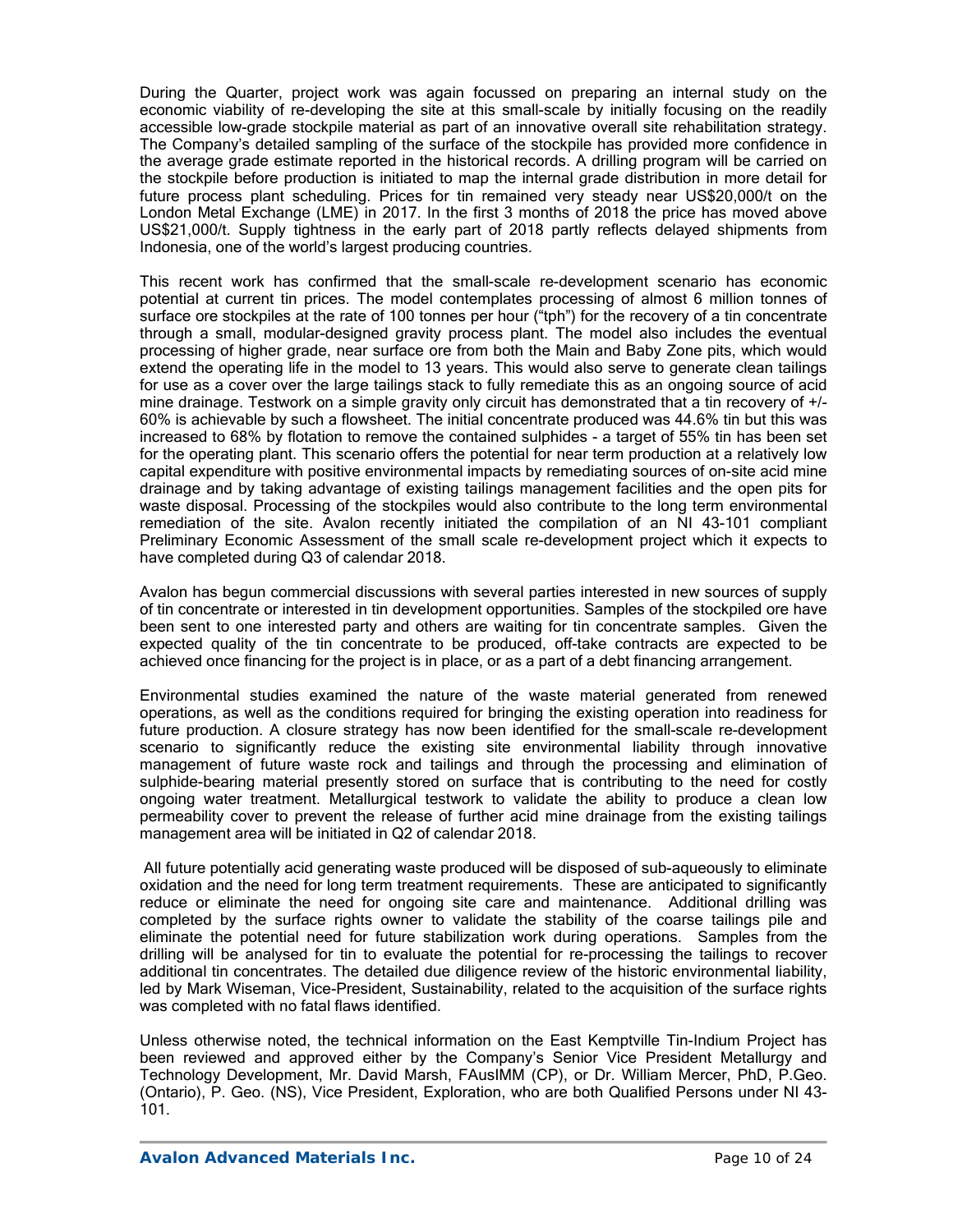### *Other Projects*

The Company did not complete any work on any of its other projects during the Quarter.

## **Corporate Social Responsibility**

In November 2017, the Company released its 2017 Sustainability Report, which is available for download on the Company's website at: http://www.avalonAM.com

The 2017 Sustainability Report was prepared in accordance with the streamlined October 2016 Global Reporting Standards. The 2017 Sustainability Report incorporates a self-assessment of Fiscal 2017 performance and sets targets for 2018 against the applicable Mining Association of Canada "Toward Sustainable Mining" indicators.

In addition to the Company's safety performance, the report includes many other accomplishments such as energy efficiency initiatives, community outreach, and metallurgical process improvements that contribute to improved environmental performance. Avalon is committed to working closely with its Aboriginal partners to create lasting economic and social benefits in the communities. In addition to its partners in the NWT, dialogue has been initiated with the Acadia First Nation in Nova Scotia as it relates to the East Kemptville Project and with Wabaseemoong Independent Nations ("WIN") and Métis Nation of Ontario with respect to the Separation Rapids Lithium Project.

To provide independent advice as to the efficacy of the Company's CSR work, the Company maintains an independent Sustainability Advisory Committee ("SAC") that meets intermittently to review all of the Company's sustainability-oriented work at all its projects. No meetings were held in the Quarter due to the low level of current development activity. In recognition of its sustainability efforts, Avalon was recognized for two straight years (2015 and 2016) by *Corporate Knights*' Future 40 Responsible Corporate Leaders in Canada.

### **Administration and Other**

Corporate and Administrative expenses totalled \$625,265 during the Quarter, a 6% decrease over the amount incurred during the comparative quarter in fiscal 2017 (\$665,406). This decrease reflects the Company's continuing effort to reduce its overhead costs. The main areas of decreased operating expenses for the Quarter were expenses on public and investor relations. Expenses on other functional areas were at about the same level as for the comparative quarter in fiscal 2017.

Salaries and benefits for the Quarter decreased by 4% to \$299,733 compared to \$311,756 for the same quarter in fiscal 2017. This decrease is primarily related to reduced staffing levels.

Expenses on public and investor relations decreased by \$66,538 (28%) to \$92,134 compared to the same quarter in fiscal 2017. The decrease is primarily related to the reduced amount of work provided by consultants with respect to investor relations activities in the US and in Europe as the Company refocused its investor relations activities in Canada in the Quarter. The Company also participated in fewer capital and investment conferences during the Quarter compared to the same quarter in Fiscal 2017. Investor relations activities during the Quarter included marketing to Canadian investors in Montreal, Halifax, and Calgary and participation in the PDAC convention and RAISE conference in Toronto, as well as the AME Round-Up in Vancouver.

Share based compensation earned during the Quarter totalled \$39,670 compared to a net recovery of \$41,051 for the same quarter in fiscal 2017. This increase is primarily related to the reversal of the share based compensation in 2017 of \$117,960 previously recognized on unvested stock options that were cancelled and expired.

The Company recognized a financing transaction cost expense of \$467,565 during the Quarter relating to the issuance of 300 B1 Preferred Shares at a price of \$5,000 per share for gross proceeds of \$1,500,000 in January 2018 as described below under "Liquidity and Capital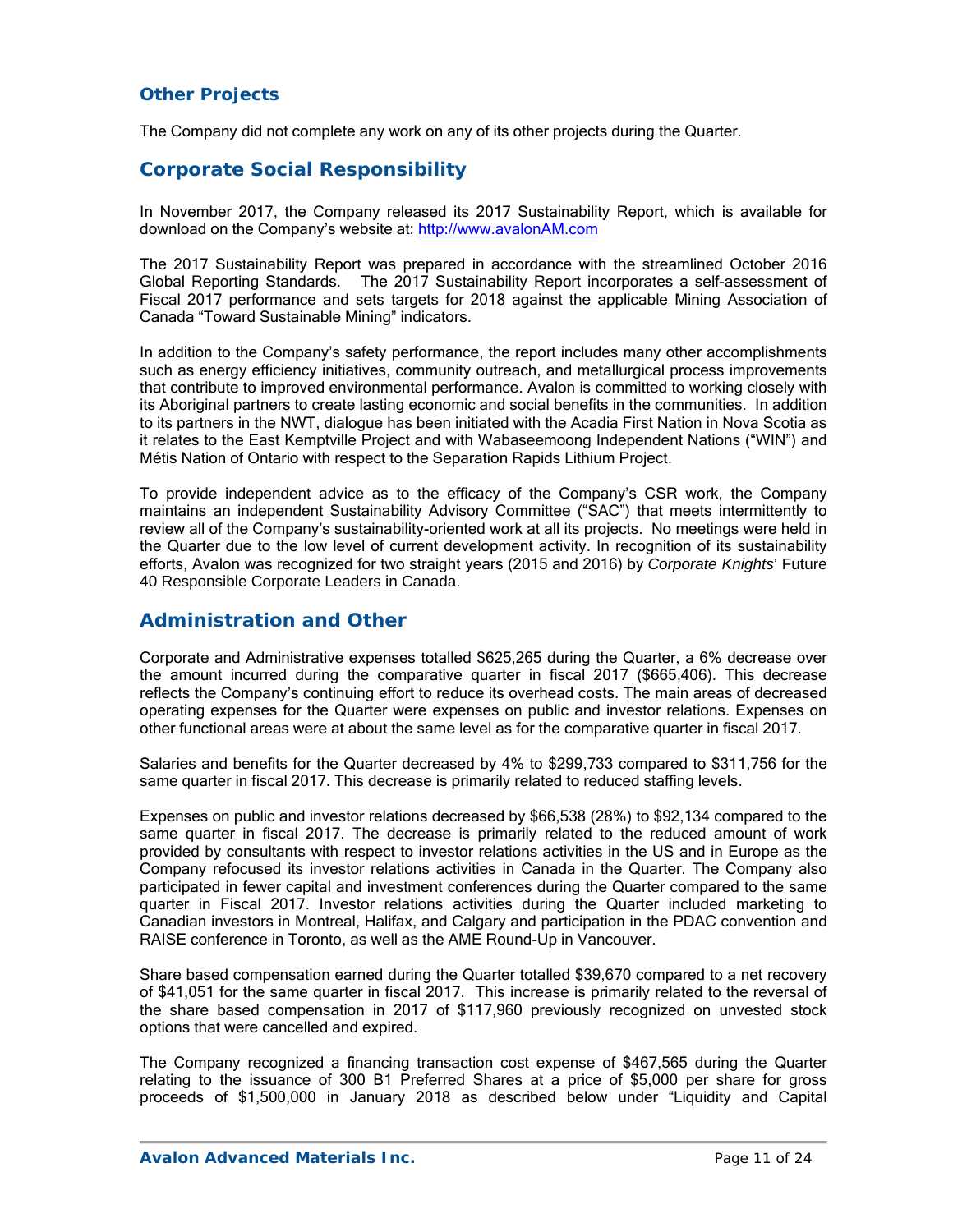Resources". The amount consists of cash issuance costs of \$109,040 plus the \$358,525 excess of total estimated fair values of the B1 Preferred Shares and the B1 Warrants (\$1,858,525) over the gross proceeds of \$1,500,000.

For the Six Month Period, corporate and administrative expenses totalled \$1,343,497 compared to \$1,440,489 for the same period in fiscal 2017. Similar to the Quarter, the main areas of decreased operating expenses for the Six Month Period were expenses on public and investor relations. Expenses on other functional areas were at about the same level as for the comparative period in fiscal 2017.

Consistent with the Quarter and for similar reasons, expenses on public and investor relations for the Six Month Period decreased by \$111,161 (45%) to \$134,368 compared to the same period in fiscal 2017.

Salaries and benefits for the Six Month Period increased by approximately 2% to \$680,694, compared to the same period in fiscal 2017.

Marketing and sales related expenses increased by \$13,219 (61%) to \$34,757 during the Six Month Period compared to the same period in fiscal 2017, which primarily related to increase in travel for meetings with potential customers.

Stock-based compensation decreased to \$78,448 from \$87,849 during the Six Month Period compared to the same period in fiscal 2017. This decrease is primarily related to the reversal of the share based compensation of \$106,034 previously recognized on unvested stock options that were cancelled and expired in the prior period, net of the decrease in the estimated fair values of the options earned during the Six Month Period compared to the same period in fiscal 2017.

On February 28, 2018, the fair values of the Company's outstanding derivative liabilities (which included the warrants denominated in US\$ warrants, the A1 Warrants and the B1 warrants) were remeasured using the Black-Scholes pricing model, which resulted in a gain of \$252,846 for the Six Month Period (being the decrease in the estimated value of these warrants between August 31, 2017 and February 28, 2018) and a gain of \$24,497 for the Quarter (being the decrease in the estimated value of these warrants between November 30, 2017 and February 28, 2018). The changes in the estimated value of these warrants are mainly caused by the fluctuation in the trading price of the Company's common shares on February 28, 2018 compared to August 31, 2017 and November 30, 2017, as well as the issuance of 6,250,000 B1 warrants on January 15, 2018.

The fair values of the Company's outstanding convertible redeemable preferred shares (issued in March 2017 and January 2018) were also re-measured, which resulted in losses of \$232,313 and \$106,313 for the Six Month Period and the Quarter, respectively.

## **Summary of Quarterly Results**

| <b>Fiscal Year</b>                         | 2018           |                |         | 2017      |                | 2016           |         |           |  |  |
|--------------------------------------------|----------------|----------------|---------|-----------|----------------|----------------|---------|-----------|--|--|
| For the Quarters Ended                     | <b>Feb. 28</b> | <b>Nov. 30</b> | Aug. 31 | May 31    | <b>Feb. 28</b> | <b>Nov. 30</b> | Aug. 31 | May 31    |  |  |
|                                            |                |                |         |           |                |                |         |           |  |  |
| Revenue (Interest)                         | 12.484         | 14.749         | 16.080  | 7.088     | 2.544          | 2.499          | 5.882   | 7.700     |  |  |
| Net Loss before discontinued<br>operations | 1,142,848      | 628,038        | 835,616 | 1,312,870 | 568,543        | 640.292        | 704.446 | 1,234,913 |  |  |
| Net Loss                                   | 1,142,848      | 628,038        | 835,616 | 1,312,870 | 568,543        | 640.292        | 704.446 | 1,234,913 |  |  |
| Net Loss, per share, basic<br>and diluted  | 0.005          | 0.003          | 0.004   | 0.007     | 0.003          | 0.004          | 0.004   | 0.007     |  |  |

The following selected financial data is derived from the unaudited condensed consolidated interim financial statements of the Company.

The fluctuation on quarterly net loss is primarily due to share-based compensation expenses recognized as stock options granted to directors, officers, employees and consultants of the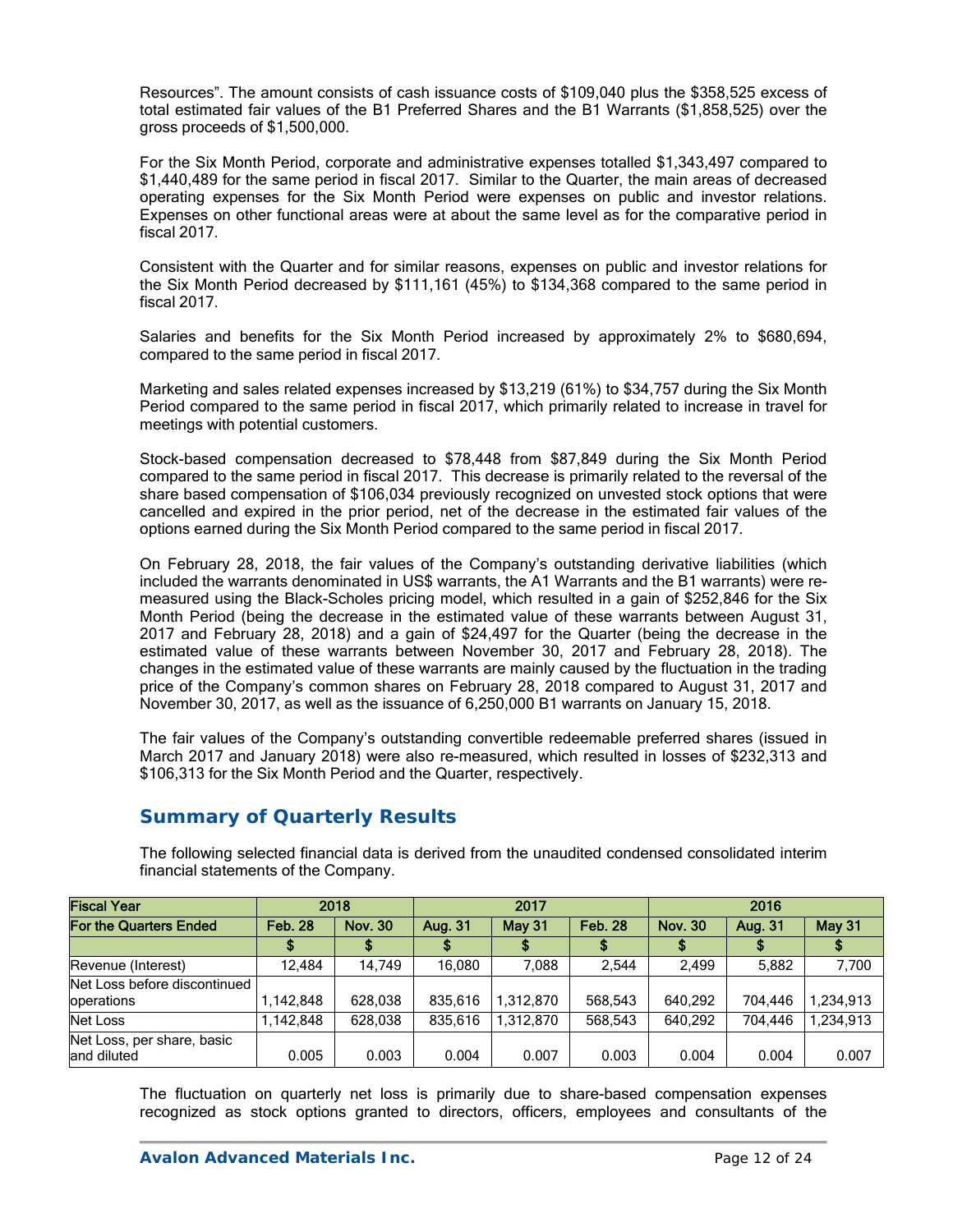Company are earned, the impairment losses recognized on resource properties, changes in the fair value of derivative liabilities and convertible redeemable preference shares, and expensed financing transaction costs. The costs of resource properties are written down at the time the properties are abandoned or considered to be impaired in value.

## **Liquidity and Capital Resources**

In management's view, given the nature of the Company's operations, which consist of the exploration and development of mineral properties, the most relevant financial information relates primarily to current liquidity, solvency, and planned property expenditures. The Company's financial success will be dependent on the economic viability of its resource properties and the extent to which it can discover and develop new mineral deposits. Such development may take several years to complete and the amount of resulting income, if any, is difficult to determine. The sales value of any mineralization discovered by the Company is largely dependent on factors beyond the Company's control, including the market value of the metals and minerals to be produced.

The Company manages its capital structure and makes adjustments to it based on the funds available to the Company in light of changes in general economic conditions, the Company's short term working capital requirements, and its planned exploration and development program expenditure requirements.

As the Company is in the development stage, its principal source of capital is from the issuance of common shares. In order to achieve its objectives, the Company expects to spend its existing working capital and raise additional funds as required.

As at February 28, 2018, the Company has current assets of \$1,829,196 and current liabilities of \$914,647. The holder of the Company's convertible redeemable preferred shares is entitled to demand repayment of the applicable redemption value per share in cash (which totalled \$3,541,250 as at February 28, 2018) upon the occurrence of certain Redemption Events. Excluding the deferred flow-through share premium of \$97,458, the Company's adjusted working capital was \$1,012,007 (calculated by adding back the deferred flow-through share premium of \$97,458 to the working capital of \$914,549). As the de-recognition of the balance of the deferred flow-through share premium will not require the future outflow of resources by the Company, it is management's belief that the adjusted working capital figure provides useful information in assessing the Company's liquidity risk. As at August 31, 2017, the Company had adjusted working capital of \$556,112 and cash and cash equivalents on hand of \$1,073,574.

The Company's current operating expenditures, excluding expenditures on resource property work programs, are approximately \$300,000 per month. The Company's current anticipated resource property expenditures planned to be incurred during the year ending August 31, 2018 are budgeted at approximately \$2,300,000 (excluding capitalized salaries and benefits), of which approximately \$850,000 had been incurred by February 28, 2018, with approximately \$1,500,000 of these expenditures being allocated to the Separation Rapids Lithium Project, of which approximately \$764,000 had been incurred by February 28, 2018.

During the Quarter, the Company completed a private placement and issued 3,737,400 flowthrough common shares at a price of \$0.145 per share for gross proceeds of \$541,923.

Also during the Quarter, the Company issued 300 B1 Preferred Shares (the "B1 Preferred Shares") at a price of \$5,000 per share with an entity managed by the Lind Partners ("Lind") for gross proceeds of \$1,500,000.

The B1 Preferred Shares do not carry a dividend and have a redemption value that starts at \$5,000 per share and increases by \$250 per share each quarter until January 15, 2020, to a cap of \$6,750 per share. After the four month Hold Period (defined below), the B1 Preferred Shares can be converted by Lind into common shares of the Company at a price per common share equal to 85% of the five-day volume weighted average price of the common shares on the TSX immediately prior to the date that notice of conversion is given.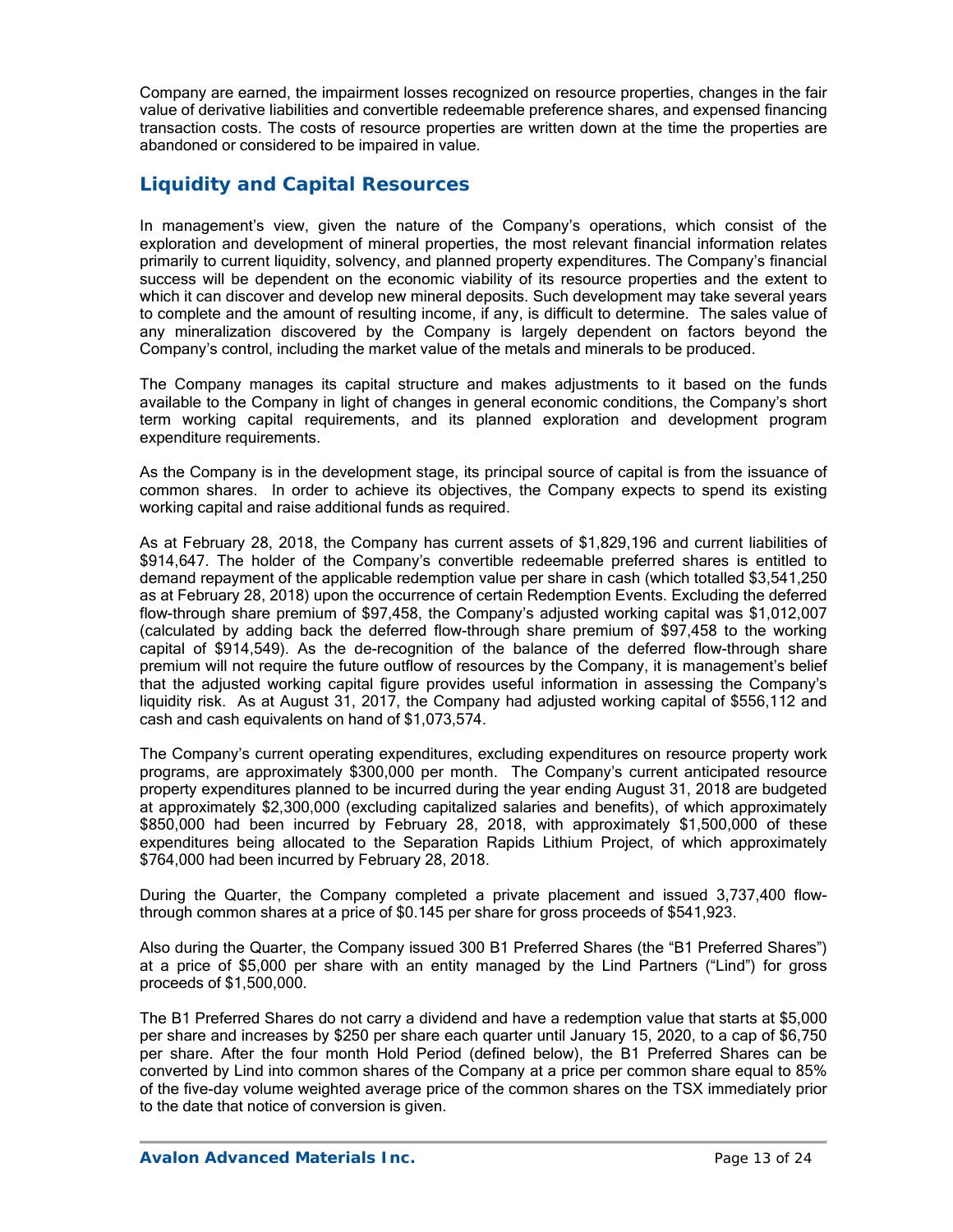In conjunction with the closing, Lind will receive a commitment fee of \$75,000 and 6,250,000 common share purchase warrants. Each warrant entitles the holder to purchase one common share of the Company at a price of \$0.15 per common share until 60 months after closing.

Pursuant to Canadian securities laws, the securities issuable under this private placement will be subject to a hold period (the "Hold Period"), which expires on May 16, 2018. After the Hold Period, Lind has the basic right to convert 15 B1 Preferred Shares into common shares of the Company on a monthly basis, subject to certain conversion limits set out in the Agreement, however Lind is permitted to convert up to 60 B1 Preferred Shares on a monthly basis in the event such amount does not exceed 20% of the Company's 20-day traded volume of common shares on the TSX immediately prior to the date of delivery of a conversion notice.

Lind will also be entitled to accelerate its conversion right to the full amount of the redemption value applicable at such time, or demand repayment of the applicable redemption value per share in cash, upon the occurrence of certain events as set out in the Agreement. The Company has the right to redeem the B1 Preferred Shares at any time after the Hold Period at a small premium to the redemption value. The Company has floor price protection such that if any conversion results in an effective conversion price of less than \$0.10 per common share, then the Company has the right to deny the conversion and instead redeem the B1 Preferred Shares that were subject to that conversion for the redemption amount in cash plus a 5% premium.

At any time while any B1 Preferred Shares are outstanding, Lind has the option of subscribing for up to an additional 100 Series B2 Preferred Shares at a price of \$5,000 per share and under the same terms and conditions as the initial financing, subject to certain triggering events and subject to the prior approval of the TSX.

The Company believes its present cash resources are sufficient to meet all of its current contractual obligations, administrative and overhead expenditures, and planned exploration programs until the end of May, 2018. Initiatives to raise additional capital are in progress although there can be no assurances that the Company will be able to raise additional funds required for all planned expenditures. As a result, certain expenditures may have to be delayed until sufficient funding has been raised. Given the continuation of weak investor sentiment and capital market conditions in the junior resource sector, there exists an uncertainty as to the Company's ability to raise sufficient additional funds on favourable terms. This condition indicates the existence of a material uncertainty that raises substantial doubt about the Company's ability to continue as a going concern. The Company's expenditures on other discretionary exploration and development activities have some scope for flexibility in terms of amount and timing, which can be adjusted accordingly.

The Company does not have any externally imposed capital requirements other than those certain Redemption Events contained in the preferred share terms. The Company continues to work on attracting more substantial project financing through the participation of one or more strategic partners, a long term construction debt financing facility, and/or through the equity markets. If the Company is not able to secure financing on satisfactory terms, expenditures on the development of its projects will need to be delayed.

All of the Company's resource properties, are owned, leased or licenced with minimal holding costs. The most significant holding costs being annual lease rental fees on Nechalacho of \$20,998 and the annual expenditures related to the mining leases at Separation Rapids and Warren Township totalling \$3,327. The Company is required to incur certain exploration expenditures on the East Kemptville Project in order to keep the new Special Licence in good standing (as described earlier under "Exploration and Development Activities"). As at February 28, 2018, the Company is required to incur additional Canadian Exploration Expenditures ("CEE") of \$471,049 by December 31, 2018. This amount represents the remaining balance of the required expenditures resulting from the private placement completed in December 2017.

A joint venture with an industry partner or end-user may represent an attractive alternative for financing the further stages in the development of the Project as well as the projects at Separation Rapids, East Kemptville, or Warren Township, once the capital requirements become relatively large.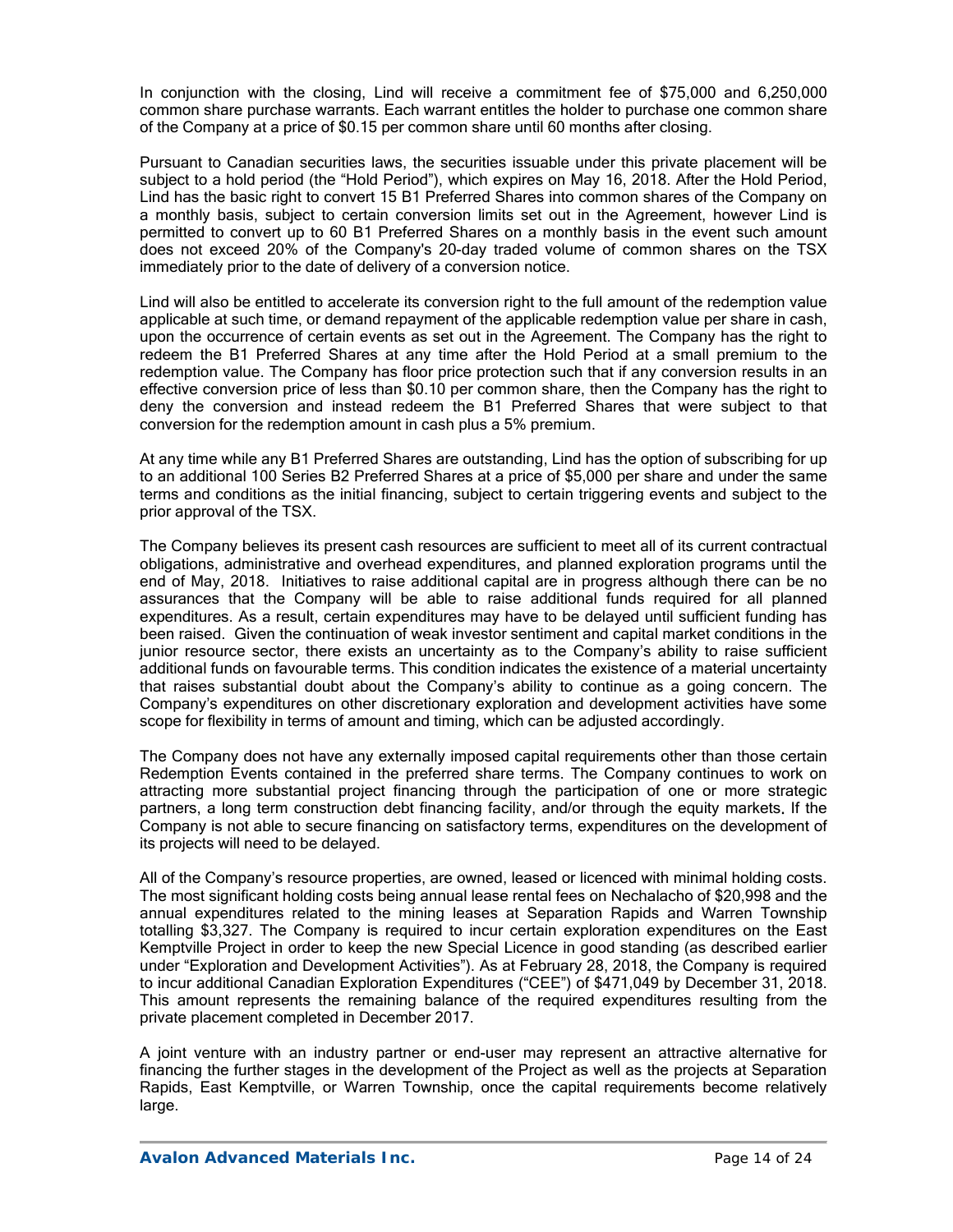The Company has an operating lease for its premises. As at the date of this MDA, the minimum lease commitments under these leases are as follows:

| Fiscal year ended August 31, 2018 | 106,131 |
|-----------------------------------|---------|
| 2019                              | 318,395 |
| 2020                              | 106.131 |
| 2021 and thereafter               | $\sim$  |

### **Off Balance Sheet Arrangements**

As at February 28, 2018, the Company had no material off balance sheet arrangements such as guaranteed contracts, contingent interests in assets transferred to an entity, derivative instrument obligations or any instruments that could trigger financing, market or credit risk to the Company.

### **Transactions with Related Parties**

Balances and transactions between the Company and its subsidiaries have been eliminated on consolidation and are not disclosed here. Details of the transactions between the Company and other related parties are disclosed below:

a) Trading transactions

There have been no material trading transactions with related parties during each of the three and six month periods ended February 28, 2018 and 2017, other than the participation by certain related parties in the November 2017 Private Placement, whereby Donald Bubar, Director, President and CEO, Mark Wiseman, Vice President Sustainability, Patricia Mohr, Director subscribed for 200,000, 55,000 and 50,000 flow-through shares at \$0.145 per share, respectively.

b) Compensation of key management

The remuneration of directors and other members of the Company's senior management team during each of the three and six months ended February 28, 2018 and 2017 are as follows:

|                                                          | <b>Three Months Ended</b> |                      |    |                      | <b>Six Months Ended</b> |                      |  |                      |
|----------------------------------------------------------|---------------------------|----------------------|----|----------------------|-------------------------|----------------------|--|----------------------|
|                                                          |                           | February 28,<br>2018 |    | February 28,<br>2017 |                         | February 28,<br>2018 |  | February 28,<br>2017 |
| Salaries, benefits and directors' fees <sup>(1)</sup> \$ |                           | 382,066              | S. | 396,411              |                         | 811,633 \$           |  | 843,162              |
| Share based compensation <sup>(2)</sup>                  |                           | 32,606               |    | 54.778               |                         | 66,533               |  | 205,448              |
|                                                          |                           | 414,672              | S. | 451,189              |                         |                      |  | 878,166 \$ 1,048,610 |

<sup>(1)</sup> Salaries and benefits of key management personnel capitalized to exploration and evaluation assets and PPE for the quarter ended February 28, 2018 and for the Six Month Period totalled \$142,600 (2017 - \$141,319) and \$268,133 (2017 - \$289,743), respectively.

 $(2)$  Fair value of stock options earned and recognized as share based compensation during the respective reporting period.

## **Subsequent Events**

Subsequent to the Period, the Company:

a) granted an aggregate of 640,000 stock options with a weighted average exercise price of \$0.14 per share to certain employees and consultants of the Company. The weighted average contract life of these options at issuance was 3.6 years;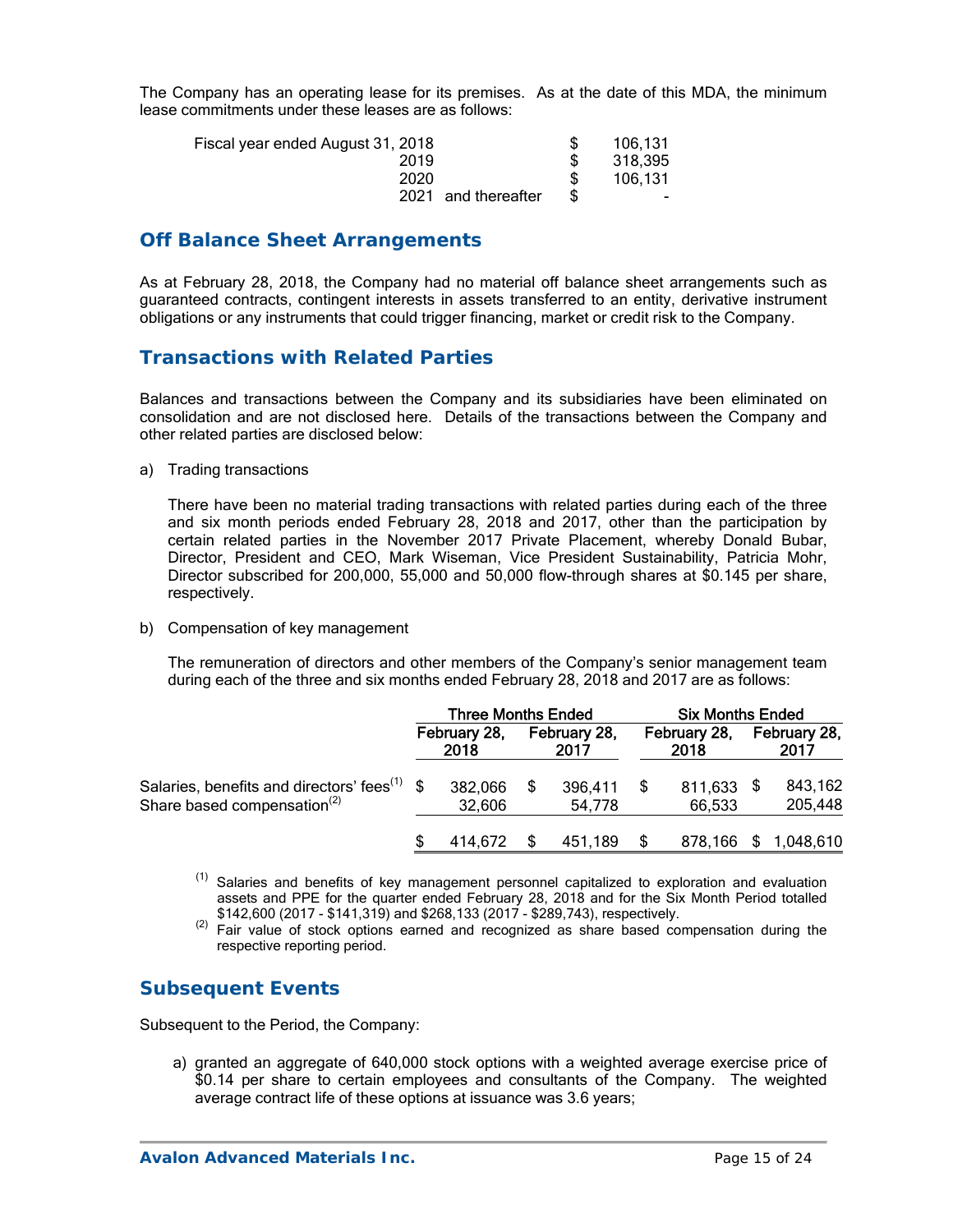- b) issued 2,612,993 common shares pursuant to the conversion of 50 A1 Preferred Shares;
- c) had 6,950,000 warrants with a weighted average exercise price of \$0.16 per share expire; and
- d) had 180,000 broker's compensation warrants with an exercise price of \$0.175 per share expire.

## **Financial Instruments**

The Company's financial instruments consist of cash and cash equivalents, receivables, accounts payable and accrued liabilities, warrants denominated in foreign currency, convertible redeemable preferred shares, the A1 Warrants and the B1 warrants.

Management does not believe these financial instruments expose the Company to any significant interest, currency or credit risks arising from these financial instruments. The fair market values of cash and cash equivalents, receivables, and accounts payable and accrued liabilities approximate their carrying values.

The Company has 6,466,513 warrants outstanding as at February 28, 2018, with an original exercise price of US\$0.56 per share ("US\$ Warrants"). These warrants are subject to certain antidilution provisions, which may reduce the exercise price, with a floor of US\$0.5095 per share. The adjusted exercise price as calculated by the anti-dilution provisions as at August 31, 2017 and as at the date of this MDA is US\$0.5223. These warrants are exercisable until June 13, 2021. These warrants were recorded at fair value at the time of issuance, and are re-measured at fair value using the Black-Scholes pricing model at each financial statement reporting date, with the resulting change in fair value being recorded in the statement of comprehensive loss.

As the Company has the Call Option to redeem all of the outstanding A1 and B1 Preferred Shares at any time at a 5% premium to the redemption value, the total fair value of the 355 A1 Preferred Shares and the 300 B1 Preferred Shares as at February 28, 2018 is \$2,143,313 and \$1,575,000, respectively. The number of common shares to be issued would be 30,860,566 if all of the outstanding A1 and B1 Preferred Shares had been converted into common shares based on the closing price of the Company's common shares on the TSX of \$0.135 on February 28, 2018.

Interest income from cash and cash equivalents are recorded in the statement of comprehensive loss.

## **Outstanding Share Data**

#### *a) Common and Preferred Shares*

The Company is presently authorized to issue an unlimited number of common shares without par value. The Company is also authorized to issue up to 25,000,000 preferred shares without par value, of which 800 have been issued and 655 are outstanding as at February 28, 2018.

As at February 28, 2018, the Company had 215,206,302 common shares, 355 Series A1 Preferred Shares and 300 Series B1 Preferred Shares issued and outstanding. Subsequent to the end of the Quarter, and as described earlier under "Subsequent Events", 2,612,993 common shares were issued pursuant to the conversion of 50 A1 Preferred Shares. As at the date of this MDA, the Company has 217,819,295 common shares, 305 Series A1 Preferred Shares and 300 Series B1 Preferred Shares outstanding.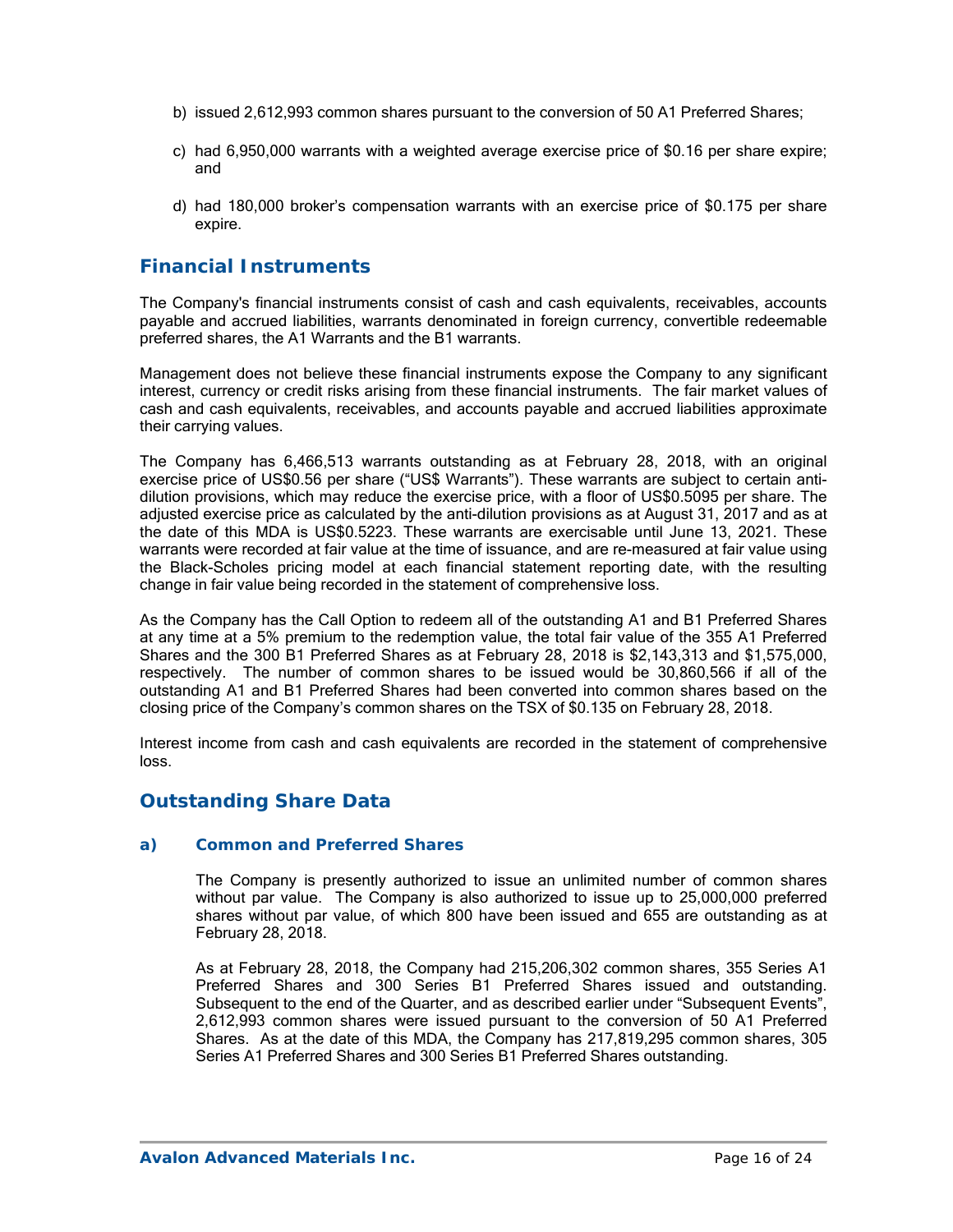#### *b) Options*

As at February 28, 2018, the Company had an aggregate of 10,410,000 incentive stock options outstanding with a weighted average exercise price of \$0.32 (of which 7,313,750 were vested and 3,096,250 were unvested). Subsequent to the end of the Quarter, 640,000 options were granted (as described earlier under "Subsequent Events"). As at the date of this MDA, the Company has 11,050,000 incentive stock options with a weighted average exercise price of \$0.31 outstanding.

#### *c) Warrants*

As at February 28, 2018 the Company has the following common share purchase warrants outstanding:

- i. 6,466,513 US\$ Warrants, with an original exercise price of US\$0.56 per share and are exercisable until June 13, 2021. These warrants are also subject to certain anti-dilution provisions, which may reduce the exercise price, with a floor of US\$0.5095 per share. The adjusted exercise price as calculated by the anti-dilution provisions as at February 28, 2018 and as at the date of this MDA is US\$0.5223;
- ii. 40,000 warrants, issued pursuant to the Accommodation Agreement, with an average exercise price of \$0.42 per share and will expire as follows: 10,000 warrants on July 31, 2018, 10,000 warrants on July 31, 2019, 10,000 warrants on July 31, 2020 and 10,000 warrants on August 2, 2021;
- iii. 4,450,000 warrants with an exercise price of \$0.15 per share and exercisable until the earlier of March 11, 2018, or the Accelerated Expiry Date;
- iv. 1,500,000 warrants with an exercise price of \$0.20 per share and exercisable until March 29, 2018, or if at any time following September 29, 2016, the closing price of the common shares on the TSX is \$0.25 or higher for a period of twenty consecutive trading days, the Company may, by notice to the holder reduce the expiry date of the warrants to not less than 30 days from the date of such notice;
- v. 1,000,000 warrants with an exercise price of \$0.175 per share and exercisable until March 29, 2018, or if at any time following September 29, 2016, the closing price of the common shares on the TSX is \$0.25 or higher for a period of twenty consecutive trading days, the Company may, by notice to the holder reduce the expiry date of the warrants to not less than 30 days from the date of such notice;
- vi. 2,400,000 warrants with an exercise price of \$0.16 per share and exercisable until November 3, 2019;
- vii. 6,900,000 A1 Warrants with an exercise price of \$0.23 per common share which are exercisable until March 10, 2022; and
- viii. 6,250,000 B1 Warrants with an exercise price of \$0.15 per common share which are exercisable until January 15, 2023.

The Company is also committed to issue 20,000 warrants to the NWTMN in two equal installments of 10,000 warrants upon the Nechalacho Project meeting certain milestones. These warrants will have a contractual term of five years and will have an exercise price based on the then current market price of the Company's common shares at the date of issue of the warrants.

Subsequent to the end of the Quarter, 6,950,000 warrants with a weighted average exercise price of \$0.16 per share expired.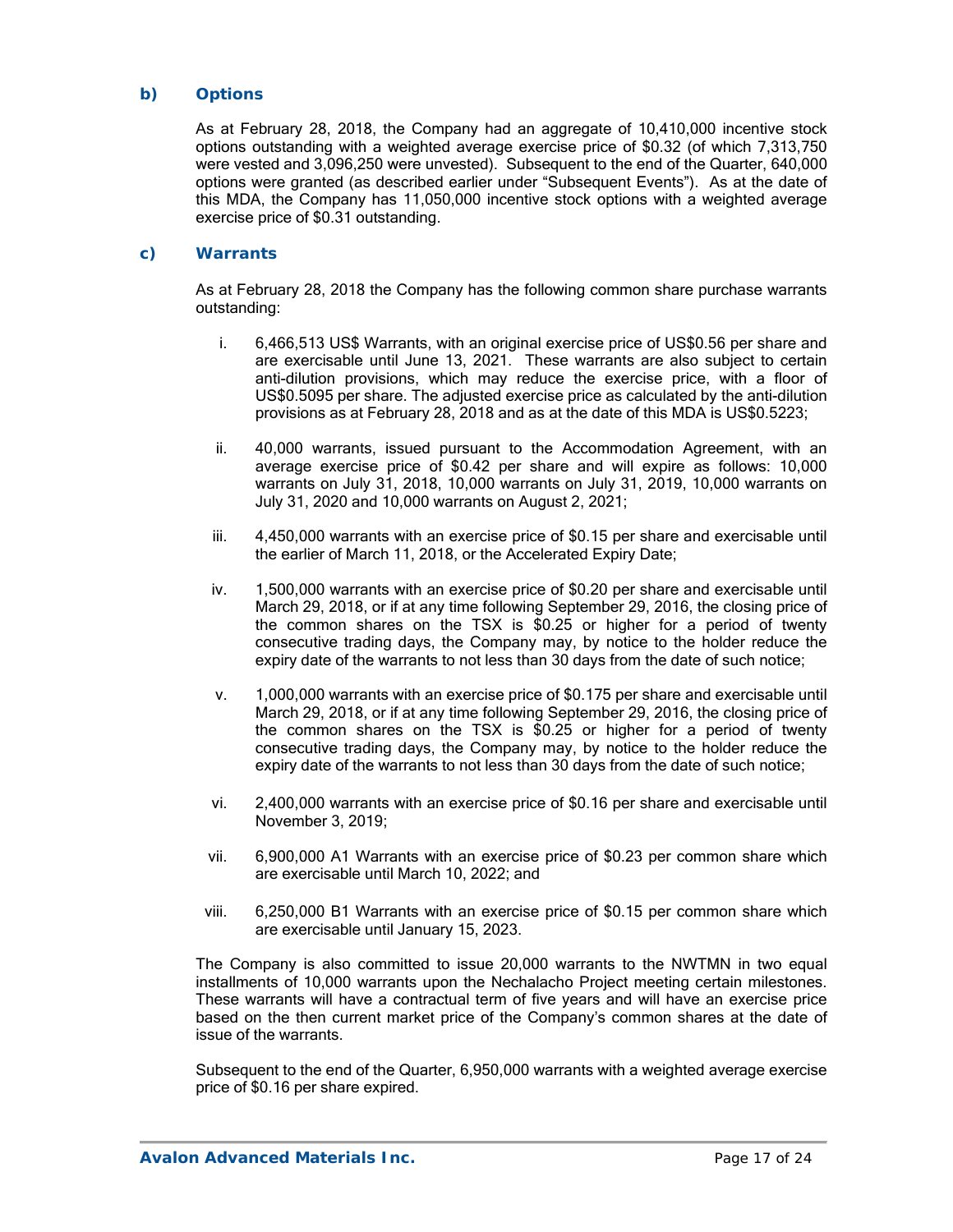#### *d) Brokers' Compensation Warrants*

As at February 28, 2018, the Company had the following compensation warrants outstanding:

- i. 180,000 compensation warrants with an exercise price of \$0.175 per common share, which are exercisable until March 29, 2018;
- ii. 272,727 compensation warrants with an exercise price of \$0.25 per common share, which are exercisable until November 7, 2018;
- iii. 150,000 compensation warrants with an exercise price of \$0.15 per common share, which are exercisable until December 23, 2018;
- iv. 204,000 compensation warrants with an exercise price of \$0.15 per common share, which are exercisable until June 12, 2019;
- v. 186,000 compensation warrants with an exercise price of \$0.145 per common share, which are exercisable until August 16, 2019;
- vi. 288,000 compensation warrants with an exercise price of \$0.15 per common share, which are exercisable until November 3, 2019; and
- vii. 132,000 compensation warrants with an exercise price of \$0.15 per common share, which are exercisable until December 22, 2019.

Subsequent to the end of the Quarter, 180,000 compensation warrants with an exercise price of \$0.175 per common share had expired.

### **Disclosure Controls and Procedures**

Disclosure controls and procedures are designed to provide reasonable assurance that material information is gathered and reported to senior management, including the Chief Executive Officer ("CEO") and Chief Financial Officer ("CFO"), as appropriate, to permit timely decisions regarding public disclosure.

Management, including the CEO and CFO, has designed or caused to be designed under their supervision, disclosure controls to provide reasonable assurance that the information required to be disclosed in annual filings, interim filings, or other reports filed or submitted under Canadian securities legislation, or reports filed or submitted under the U.S. Securities Exchange Act of 1934 is recorded, processed, summarized and reported within the time period specified in those rules.

## **Design of Internal Control over Financial Reporting**

The CEO and CFO are also responsible for the design of the Company's internal controls over financial reporting ("ICFR") to provide reasonable assurance regarding the reliability of financial reporting and the preparation of financial statements for external purposes in accordance with IFRS. Because of its inherent limitation, internal control over financial reporting may not prevent or detect misstatements.

There have been no changes to the Company's design of internal controls over financial reporting that occurred during the Quarter that materially affected, or are reasonably likely to affect, the Company's ICFR.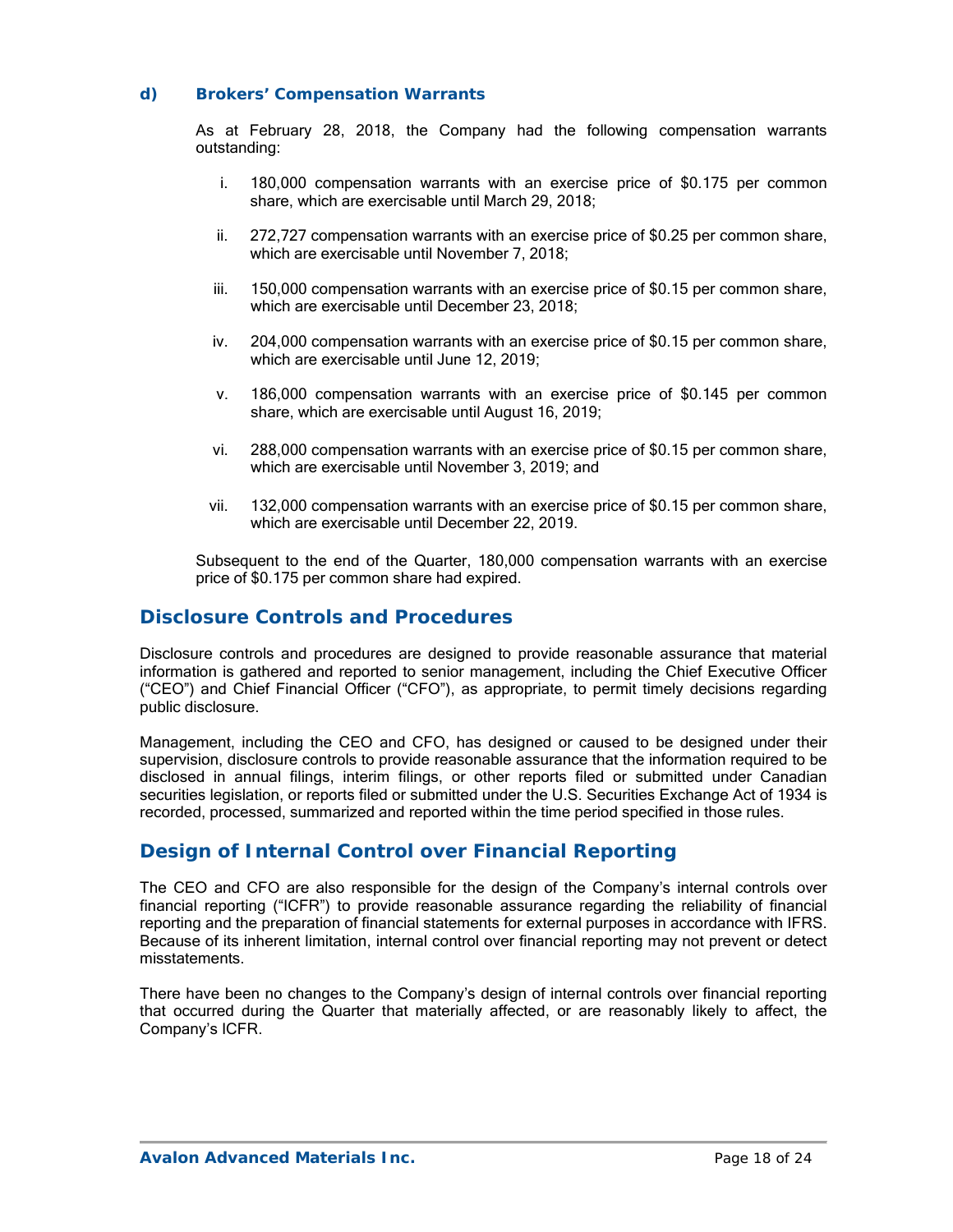# **Critical Accounting Judgments and Estimation Uncertainties**

The preparation of the consolidated financial statements in conformity with IFRS requires that the Company's management make critical judgments, estimates and assumptions about future events that affect the amounts reported in the consolidated financial statements and the related notes thereto. Actual results may differ from those estimates. Estimates and assumptions are reviewed on an on-going basis based on historical experience and other factors that are considered to be relevant under the circumstances. Revisions to estimates are accounted for prospectively.

The Company has identified the following significant areas where critical accounting judgments, estimates and assumptions are made and where actual results may differ from these estimates under different assumptions and conditions and may materially affect financial results or the financial position reported in future periods.

Further details of the nature of these assumptions and conditions may be found in the relevant notes to the consolidated financial statements.

#### *Key Sources of Estimation Uncertainty*

Information about assumptions and estimation uncertainties that have a significant risk of resulting in a material adjustment are included in the following notes:

#### Recoverability of Exploration and Evaluation Assets, Development Assets and Property, Plant and **Equipment**

The Company assesses its long-lived assets, specifically all exploration and evaluation assets, development assets and PPE at each reporting date to determine whether any indication of impairment exists. Where an indicator of impairment exists, a formal estimate of the recoverable amount is made, which is the higher of the fair value less costs of disposal and value in use. These assessments require the use of estimates and assumptions such as long-term commodity prices, discount rates, foreign exchange rates, future capital requirements, exploration potential and operating performance.

#### Determination of Reserve and Resource Estimates

Mineral reserves and resources are estimates of the amount of ore that can be economically and legally extracted from the Company's exploration and development properties. The estimation of recoverable reserves is based upon factors such as estimates of commodity prices, production costs, production techniques, future capital requirements and foreign exchange rates, along with geological assumptions and judgments made in estimating the size and grade of the ore body. Changes in the reserve or resource estimates may impact the carrying value of exploration and evaluation assets, development assets, PPE, site closure and reclamation provision and amortization expense.

#### Fair Value of Share Based Payments and Warrants

The Company follows IFRS 2, Share-based Payment, in determining the fair value of share based payments. This calculated amount is not based on historical cost, but is derived based on assumptions (such as the expected volatility of the price of the underlying security, expected hold period before exercise, dividend yield and the risk-free rate of return) input into a pricing model. The model requires that management make forecasts as to future events, including estimates of: the average future hold period of issued stock options and compensation warrants before exercise, expiry or cancellation; future volatility of the Company's share price in the expected hold period; dividend yield; and the appropriate risk-free rate of interest. The resulting value calculated is not necessarily the value that the holder of the option or warrant could receive in an arm's length transaction, given that there is no market for the options or compensation warrants and they are not transferable. Similar calculations are made in estimating the fair value of the warrant component of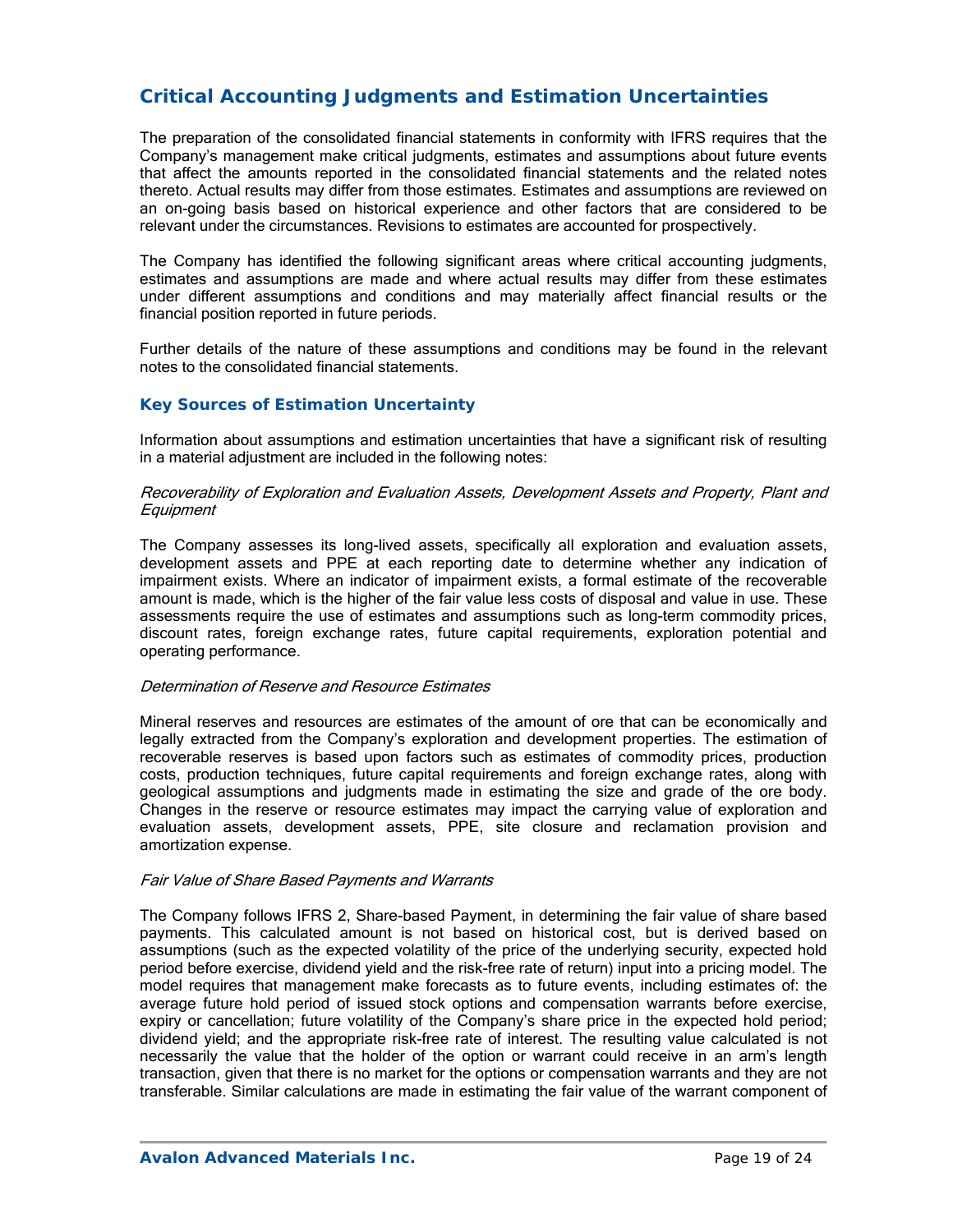an equity unit. The assumptions used in these calculations are inherently uncertain. Changes in these assumptions could materially affect the related fair value estimates.

#### Site Closure and Reclamation Provision

The Company's accounting policy for the recognition of a site closure and reclamation obligation requires significant estimates and assumptions such as: requirements of the relevant legal and regulatory framework, the magnitude of possible disturbance and the timing thereof, extent and costs of required closure and rehabilitation activity, and discount rate. These uncertainties may result in future actual expenditures differing from the amounts currently provided.

Site closure and reclamation provision recognized is periodically reviewed and updated based on the facts and circumstances available at the time.

#### Property, Plant and Equipment - Estimated Useful Lives

Management estimates the useful lives of PPE based on the period during which the assets are expected to be available for use. The amounts and timing of recorded expenses for depreciation of PPE for any period are affected by these estimated useful lives. The estimates are reviewed at least annually and are updated if expectations change as a result of physical wear and tear, technical or commercial obsolescence and legal or other limits to use. It is possible that changes in these factors may cause significant changes in the estimated useful lives of the Company's PPE in the future.

#### *Critical Judgments*

Information about critical judgments in applying accounting policies that have most significant effect on the consolidated financial statements are as follows:

#### Capitalization of Exploration and Evaluation Costs

Exploration and evaluation costs incurred during the year are recorded at cost. Capitalized costs include costs directly attributable to exploration and evaluation activities, including salaries and benefits of employees who are directly engaged in the exploration and evaluation activities. Administrative and other overhead costs are expensed. Exploration and evaluation costs incurred that have been determined to have future economic benefits and can be economically recoverable are capitalized. In making this judgment, management assesses various sources of information including but not limited to the geologic and metallurgic information, history of conversion of mineral deposits to proven and probable mineral reserves, scoping and feasibility studies, proximity of operating facilities, operating management expertise and existing permits.

## **Changes in Accounting Policies Including Initial Adoption**

The Company did not adopt any new accounting standards during the Quarter.

### **Recent Accounting Pronouncements**

The following pronouncements are issued but not yet effective:

#### *IFRS 9, Financial Instruments*

IFRS 9, *Financial instruments* ("IFRS 9") was issued by the IASB in July 2014 and will replace IAS 39. IFRS 9 utilizes a single approach to determine whether a financial asset is measured at amortized cost or fair value and a new mixed measurement model for debt instruments having only two categories: amortized cost and fair value. The approach in IFRS 9 is based on how an entity manages its financial instruments in the context of its business model and the contractual cash flow characteristics of the financial assets. Final amendments released in July 2014 also introduce a new expected loss impairment model and limited changes to the classification and measurement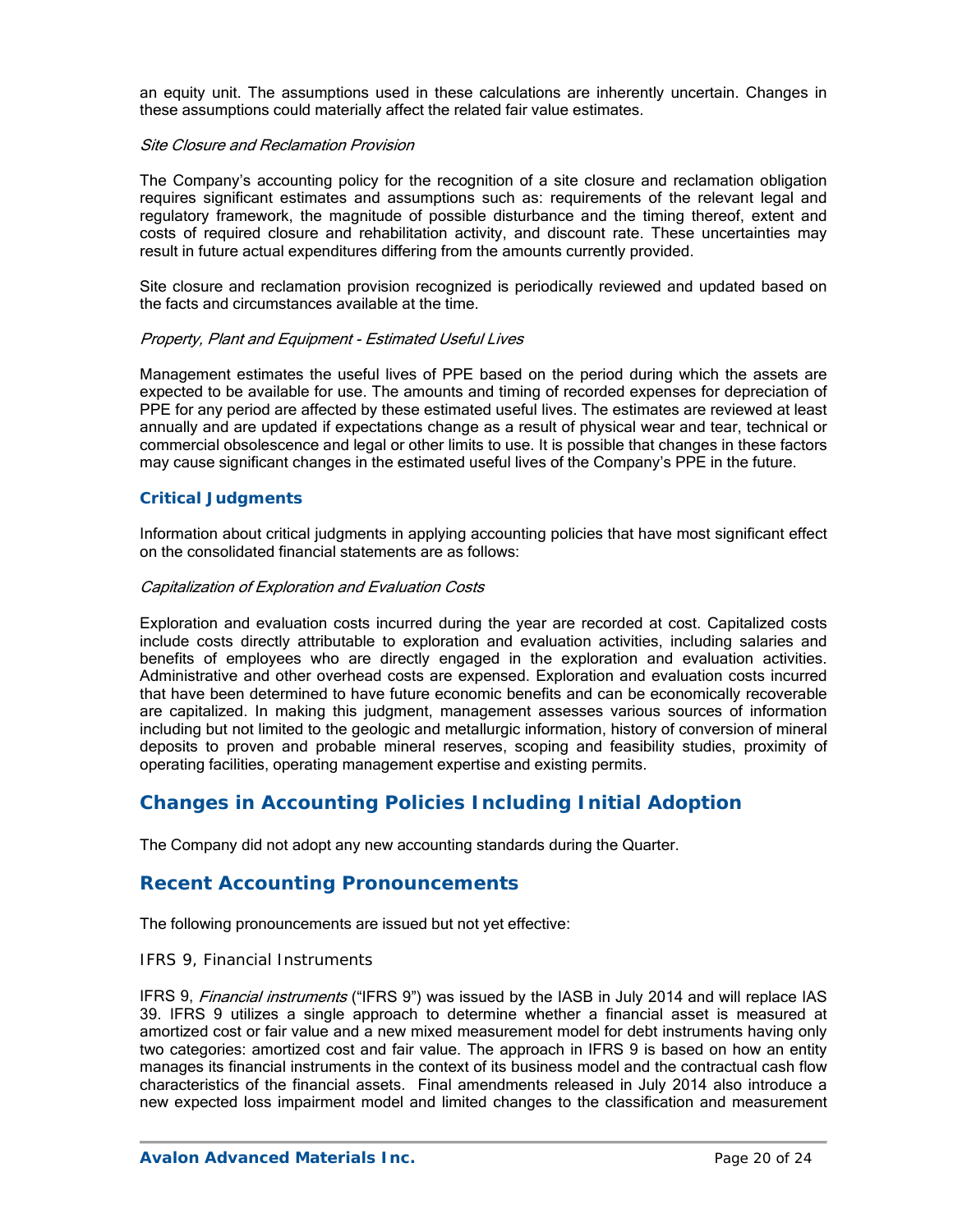requirements for financial assets. IFRS 9 is effective for annual periods beginning on or after January 1, 2018. The Company is currently evaluating the impact of this standard and amendments on its consolidated financial statements. However it is expected that the adoption of IFRS 9 will not have any significant impact on the Company's consolidated financial statements given its current business model and the amount of its financial assets.

#### *IFRS 15, Revenue from Contracts and Customers*

IFRS 15, Revenue from Contracts and Customers ("IFRS 15") was issued by the IASB in May 2014, and will replace IAS 18, Revenue, IAS 11, Construction Contracts, and related interpretations on revenue. IFRS 15 sets out the requirements for recognizing revenue that apply to all contracts with customers, except for contracts that are within the scope of the standards on leases, insurance contracts and financial instruments. IFRS 15 uses a control based approach to recognize revenue which is a change from the risk and reward approach under the current standard. Companies can elect to use either a full or modified retrospective approach when adopting this standard and it is effective for annual periods beginning on or after January 1, 2018. The Company is currently evaluating the impact of IFRS 15 on its consolidated financial statements. However it is expected that the adoption of IFRS 15 will not have any significant impact on the Company's consolidated financial statements as the Company is not currently generating any significant revenue.

#### *IFRS 16, Leases*

IFRS 16, Leases ("IFRS 16") was issued by the IASB in January 2016, and will replace IAS 17 Leases. IFRS 16 specifies the methodology to recognize, measure, present and disclose leases. The standard provides a single lessee accounting model, requiring lessees to recognize assets and liabilities for all leases except for short-term leases and leases with low value assets. IFRS 16 substantially carries forward the lessor accounting requirements in IAS 17. IFRS 16 is effective for annual periods beginning on or after January 1, 2019, with early adoption permitted if IFRS 15 has also been adopted. A lessee will apply IFRS 16 to its leases either retrospectively to each prior reporting period presented; or retrospectively with the cumulative effect of initially applying IFRS 16 being recognized at the date of initial application. The Company is currently evaluating the impact of IFRS 16 on its consolidated financial statements.

### **Forward-Looking Statements, Risk Factors and Qualified Persons**

Certain of the statements that are not historical facts contained in this MDA are forward-looking statements that involve risks and uncertainties that could cause actual events or results to differ materially from estimated or anticipated events or results reflected in the forward-looking statements. Such forward-looking statements reflect the Company's current views with respect to future events and include, among other things, statements regarding targets, estimates and/or assumptions in respect of reserves and/or resources, and are based on estimates and/or assumptions related to future economic, market and other conditions that, while considered reasonable by management, are inherently subject to risks and uncertainties, including significant business, economic, competitive, political and social uncertainties and contingencies. These estimates and/or assumptions include, but are not limited to:

- grade of ore;
- mineral product and commodity prices;
- metallurgical recoveries;
- operating costs;
- achievement of current timetables for development;
- strength of the global economy;
- availability of additional capital; and
- availability of supplies, equipment and labour.

Factors that could cause the Company's actual results, performance, achievements, developments or events to differ materially from those expressed or implied by forward-looking statements include,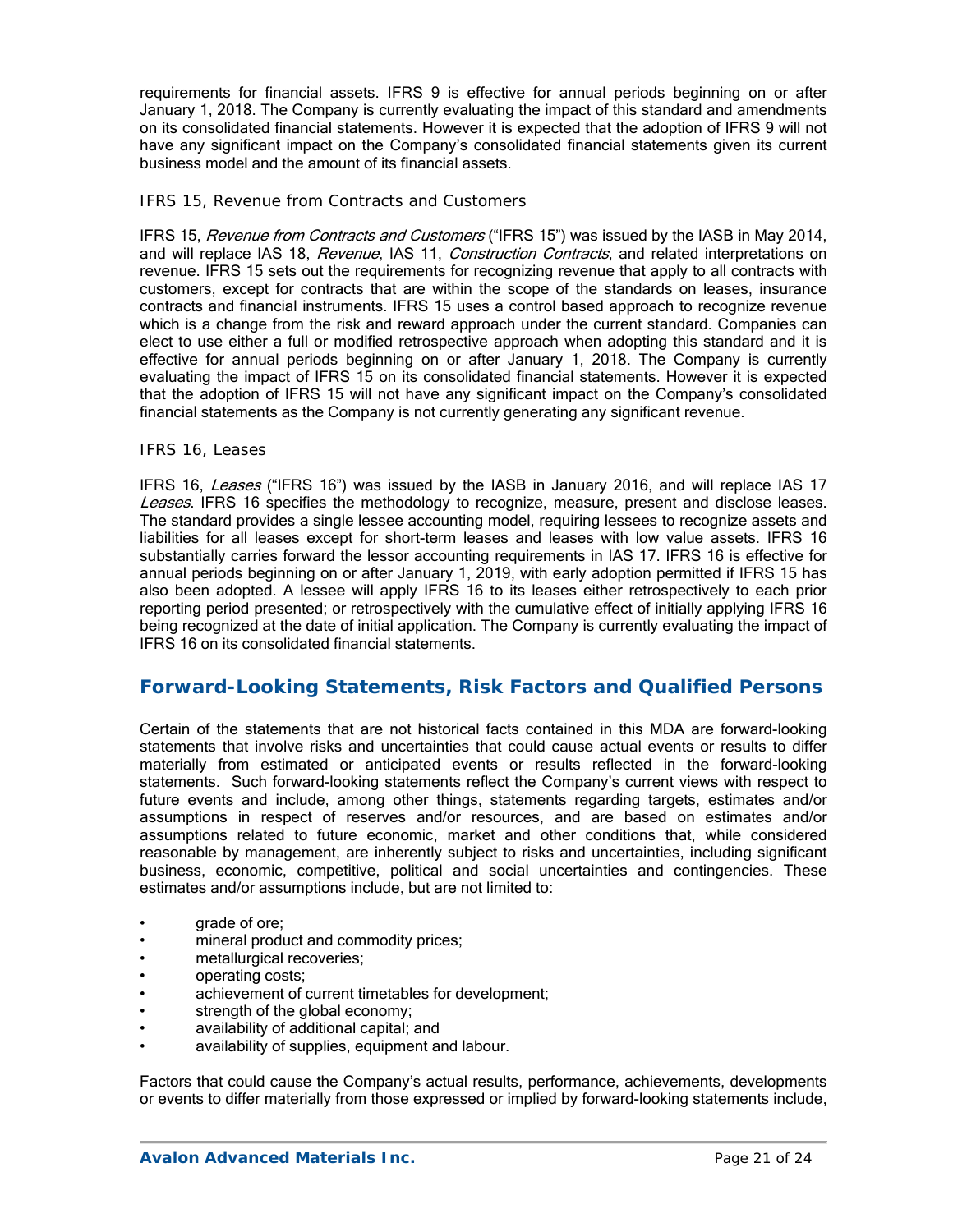among others, the factors described or referred to under "Description of the Business - Risk Factors" in the Company's Annual Information Form for the year ended August 31, 2017, and:

- risks related to the Company's history of losses, lack of operating history, ability to generate material revenues and continue as a going concern;
- risks related to establishing new mining operations in the event that the Company elects to proceed with the development of one of its mineral projects;
- risks related to the Company's need for additional financing;
- risks related to any joint venture or strategic alliances that may be entered into by the Company;
- risks related to the progression of the Separation Rapids Lithium Project to a positive feasibility stage;
- risks related to securing product off-take agreements on a timely basis;
- risks related to the unique ore type at the Nechalacho Rare Earth Elements Project ("Nechalacho" or the "Nechalacho Project") and the Separation Rapids Lithium Project for which known metallurgical processes have not previously been applied;
- uncertainty related to title to the Company's properties as well as the risk of delays in obtaining licenses and permits as a result of local opposition, including uncertainty related to any challenges in connection with Aboriginal land title claims and Aboriginal rights
- risks related to the possible existence of rights and interests of Aboriginal groups, which may limit the Company's ability to develop its properties;
- risks related to the need to acquire properties for the hydrometallurgical plant and potentially a rare earth refinery for the Nechalacho Project;
- risks that actual capital costs, production schedules and economic returns for the Nechalacho Project may differ significantly from those anticipated by the Company;
- risks related to the demand for technology metals and minerals and fluctuations in their pricing ;
- risks related to the demand for lithium and fluctuations in its pricing;
- risks related to competition and the actions of competitors;
- risks related to costs or delays in the commercialization of rare earth products;
- uncertainties related to the fact that the Company's mineral resources and mineral reserves are only estimates;
- risks related to the Company's ability to secure the required mineral tenure licenses at the East Kemptville Tin-Indium Project ("East Kemptville Project") which could adversely affect the Company's ability to conduct further studies and exploration activities;
- risks related to obtaining, maintaining and renewing licenses and permits, and the material costs, liabilities and obligations in connection therewith;
- risks that the Company will be subject to material costs, liabilities and obligations in connection with environmental laws, regulations and approvals and that approvals will not be available;
- uncertainties involving uninsured risks;
- risks related to possible shortages of supplies, equipment and labour;
- risks related to the Company's ability to attract and retain qualified management and technical personnel;
- uncertainty whether the Company will acquire commercially mineable ore deposits or whether the current mineral deposits identified by the Company can be developed as commercially viable ore bodies;
- risks inherent to the competitive nature of the mineral industry;
- risks related to the extensive federal, state, provincial, territorial and local laws and regulations to which the Company's activities are subject;
- risks related to the availability and reliability of adequate infrastructure;
- risks and hazards inherent to the mining industry;
- risks related to any changes in critical accounting estimates that adversely affect the Company's financial results;
- risks related to potential conflicts of interest of the Company's directors and officers who may have involvement with other resource companies;
- risks due to being a "passive foreign investment company" for U.S. purposes;
- risks related to fluctuations of currency exchange rates;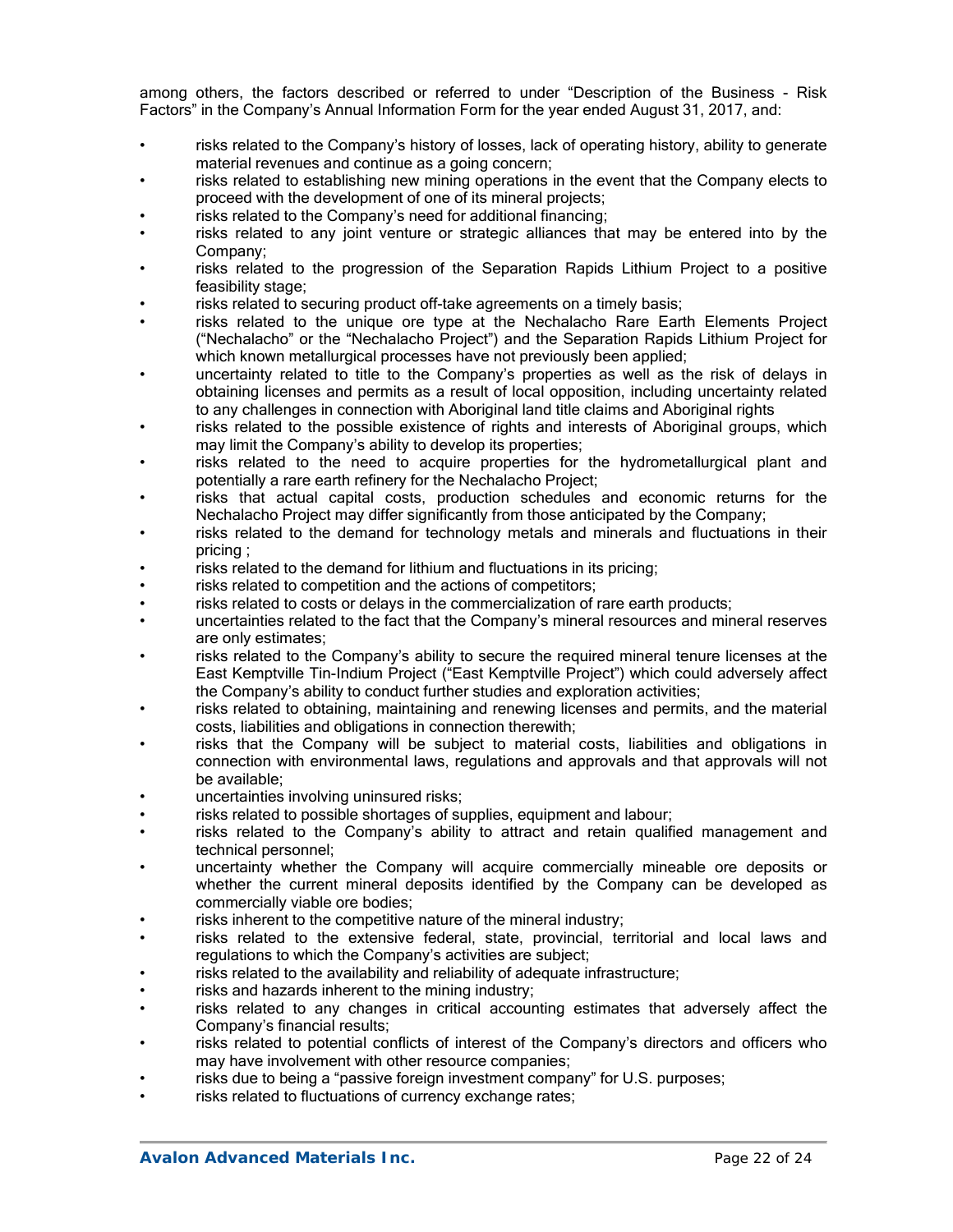- risks related to share price volatility;
- risks related to dilution of existing shareholders;
- risks related to not paying cash dividends;
- risks related to being a non-US corporation; and
- risks related to there being no market for the Company's warrants.

Most of the foregoing factors are beyond the Company's ability to control or predict. Although the Company has attempted to identify important factors that could cause actual results, performance, achievements, developments or events to differ materially from those described in forward-looking statements, there may be other factors that cause actual results, performance, achievements, developments or events not to be as anticipated, estimated or intended. There can be no assurance that the estimates and/or assumptions upon which these forward-looking statements are based will occur.

Readers can identify many of these statements by looking for words such as "believe", "expects", "will", "intends", "projects", "anticipates", "estimates", "continues" or similar words or the negative thereof. There can be no assurance that the plans, intentions or expectations upon which these forward-looking statements are based will occur.

The forward-looking statements contained herein are made as of the date of this MDA and are expressly qualified in their entirety by this cautionary statement. Readers should not place undue reliance on the forward-looking statements, which reflect management's plans, estimates, projections and views only as of the date hereof. The Company undertakes no obligation to publicly revise these forward-looking statements to reflect subsequent events or circumstances, except as required by applicable law.

The technical information included in this MDA, unless otherwise stated, has been reviewed and approved by Donald S. Bubar, P. Geo., President and Chief Executive Officer of the Company and Dr. William Mercer, P. Geo., Vice-President, Exploration of the Company. Mr. Bubar and Dr. Mercer are both Qualified Persons under National Instrument 43-101 ("NI 43-101").

# **Notice Regarding Presentation of our Mineral Reserve and Resource Estimates**

This MDA has been prepared in accordance with the requirements of Canadian securities laws, which differ from the requirements of United States securities laws. Unless otherwise indicated, all reserve and resource estimates included in this MDA have been prepared in accordance with NI 43- 101. NI 43-101 is a rule developed by the Canadian Securities Administrators which establishes standards for all public disclosure an issuer makes of scientific and technical information concerning mineral projects.

Canadian standards, including NI 43-101, differ significantly from the requirements of the United States Securities and Exchange Commission (the "SEC"), and reserve and resource information contained in this MDA may not be comparable to similar information disclosed by United States companies. In particular, and without limiting the generality of the foregoing, the term "resource" does not equate to the term "reserve". Under United States standards, mineralization may not be classified as a "reserve" unless the determination has been made that the mineralization could be economically and legally produced or extracted at the time the reserve determination is made. The SEC's disclosure standards normally do not permit the inclusion of information concerning "measured mineral resources", "indicated mineral resources" or "inferred mineral resources" or other descriptions of the amount of mineralization in mineral deposits that do not constitute "reserves" by United States standards in documents filed with the SEC. United States investors should also understand that "inferred mineral resources" have a great amount of uncertainty as to their existence and as to their economic and legal feasibility. It cannot be assumed that all or any part of an "inferred mineral resource" exists, is economically or legally mineable, or will ever be upgraded to a higher category. Under Canadian rules, estimated "inferred mineral resources" may not form the basis of feasibility or pre-feasibility studies except in rare cases. Disclosure of "contained ounces" in a resource estimate is permitted disclosure under Canadian regulations; however, the